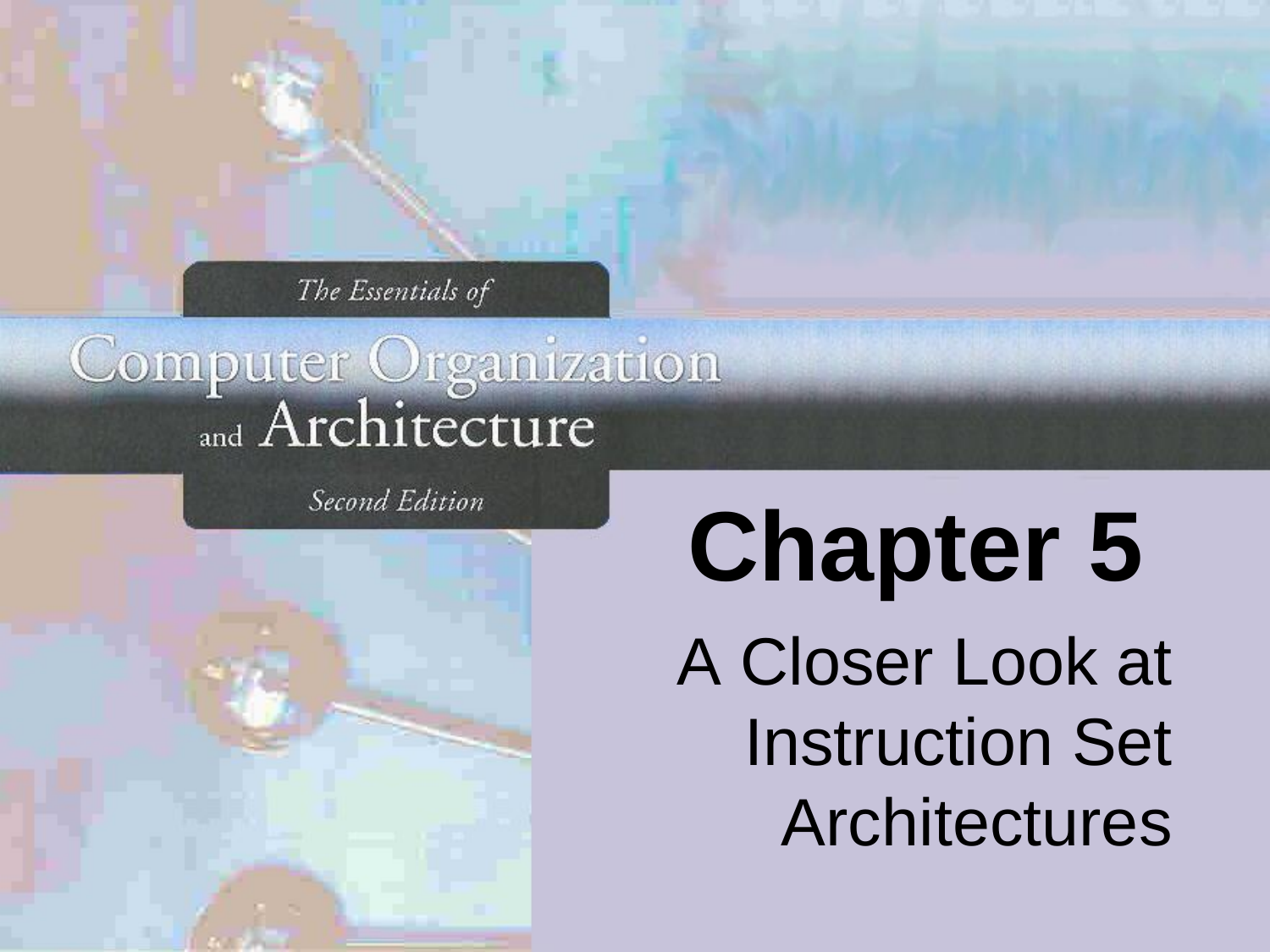# **Chapter 5 Objectives**

- Understand the factors involved in instruction set architecture design.
- Gain familiarity with memory addressing modes.
- Understand the concepts of instruction-level pipelining and its affect upon execution performance.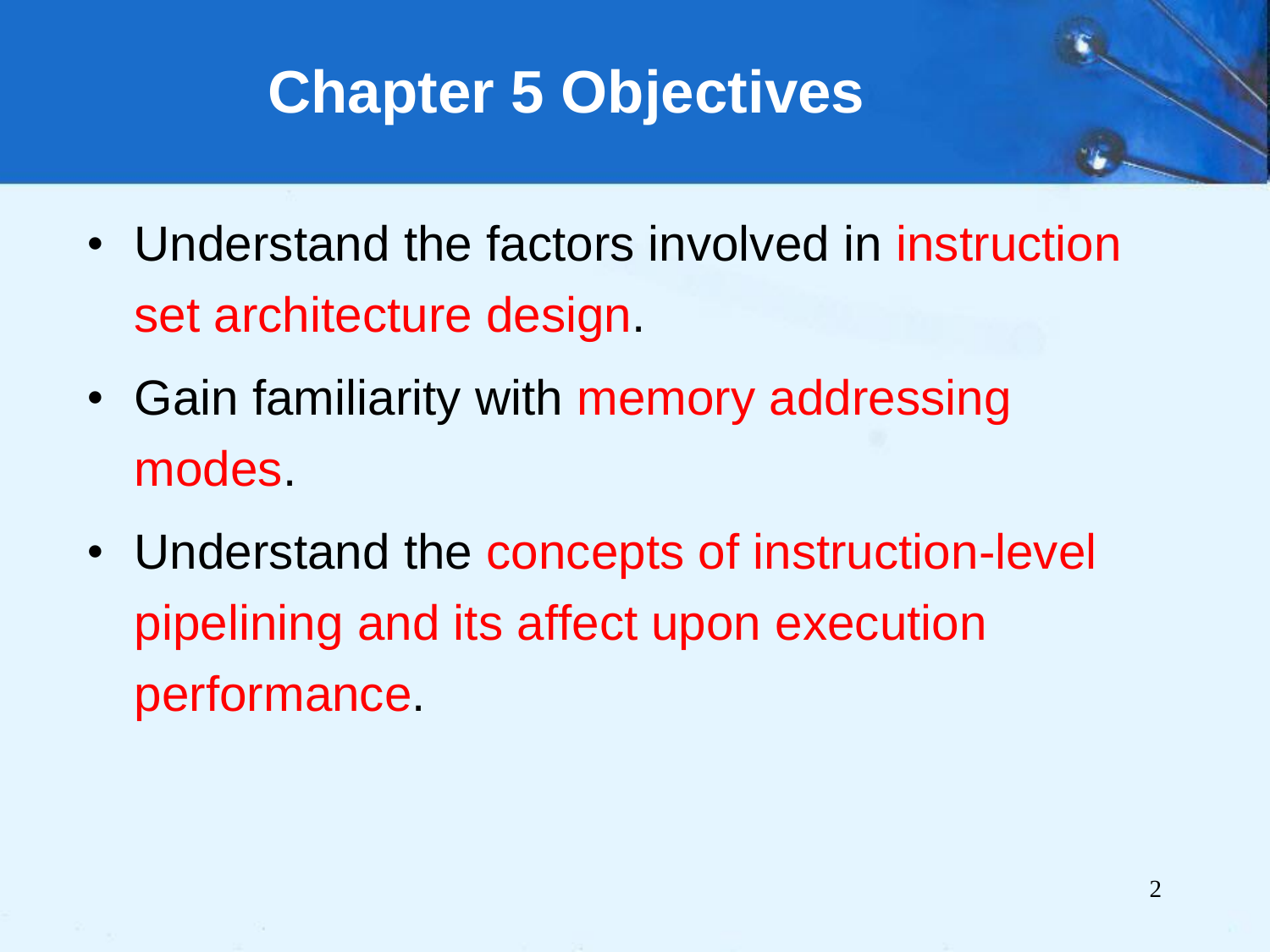# **5.1 Introduction**

- This chapter builds upon the ideas in Chapter 4.
- We present a detailed look at different instruction formats, operand types, and memory access methods.
- We will see the interrelation between machine organization and instruction formats.
- This leads to a deeper understanding of computer architecture in general.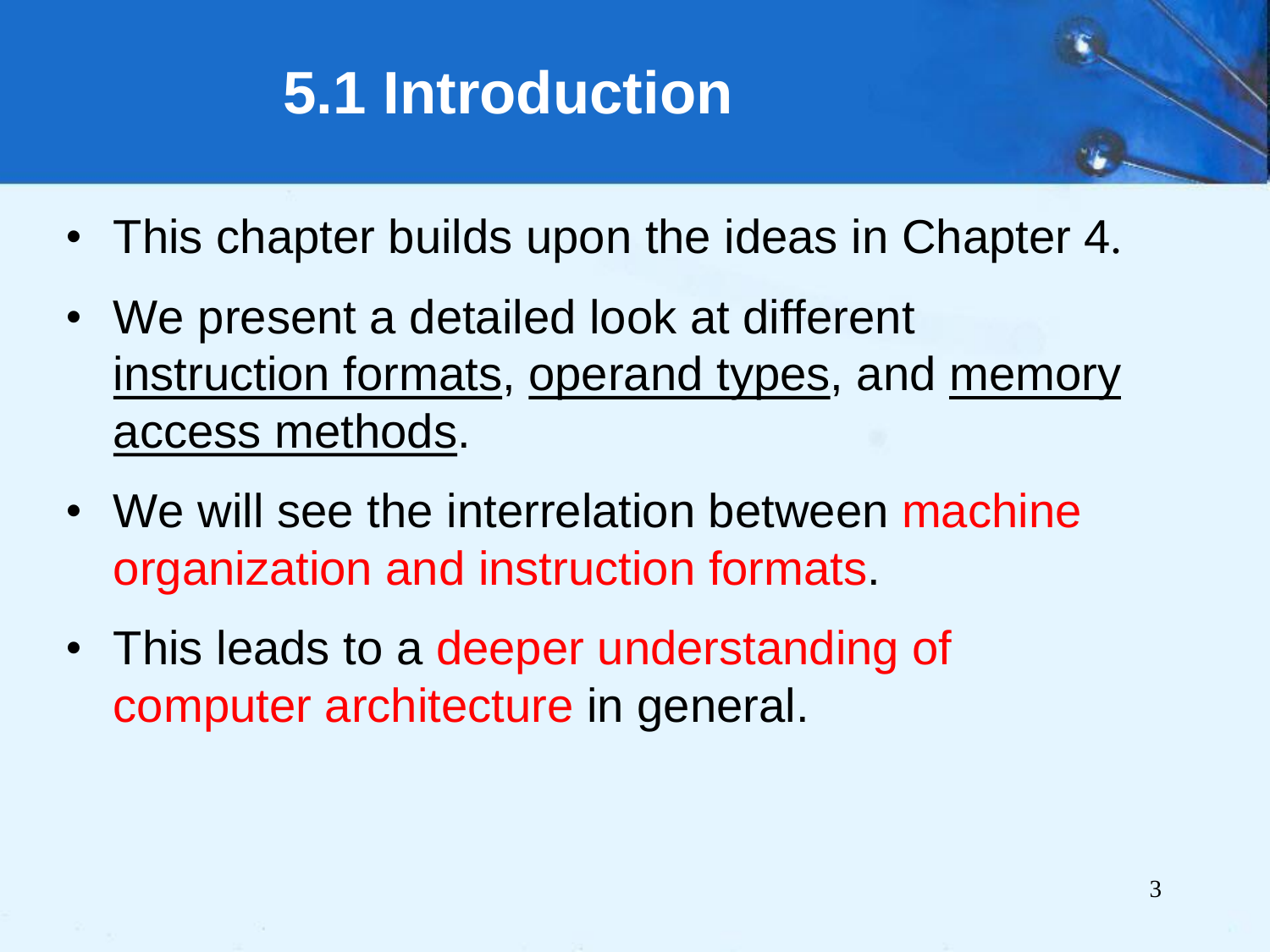## Instruction sets are differentiated by the following:

- Operand storage.
- Number of explicit operands per instruction.
- Operand location.
- Operations.
- Type and size of operands.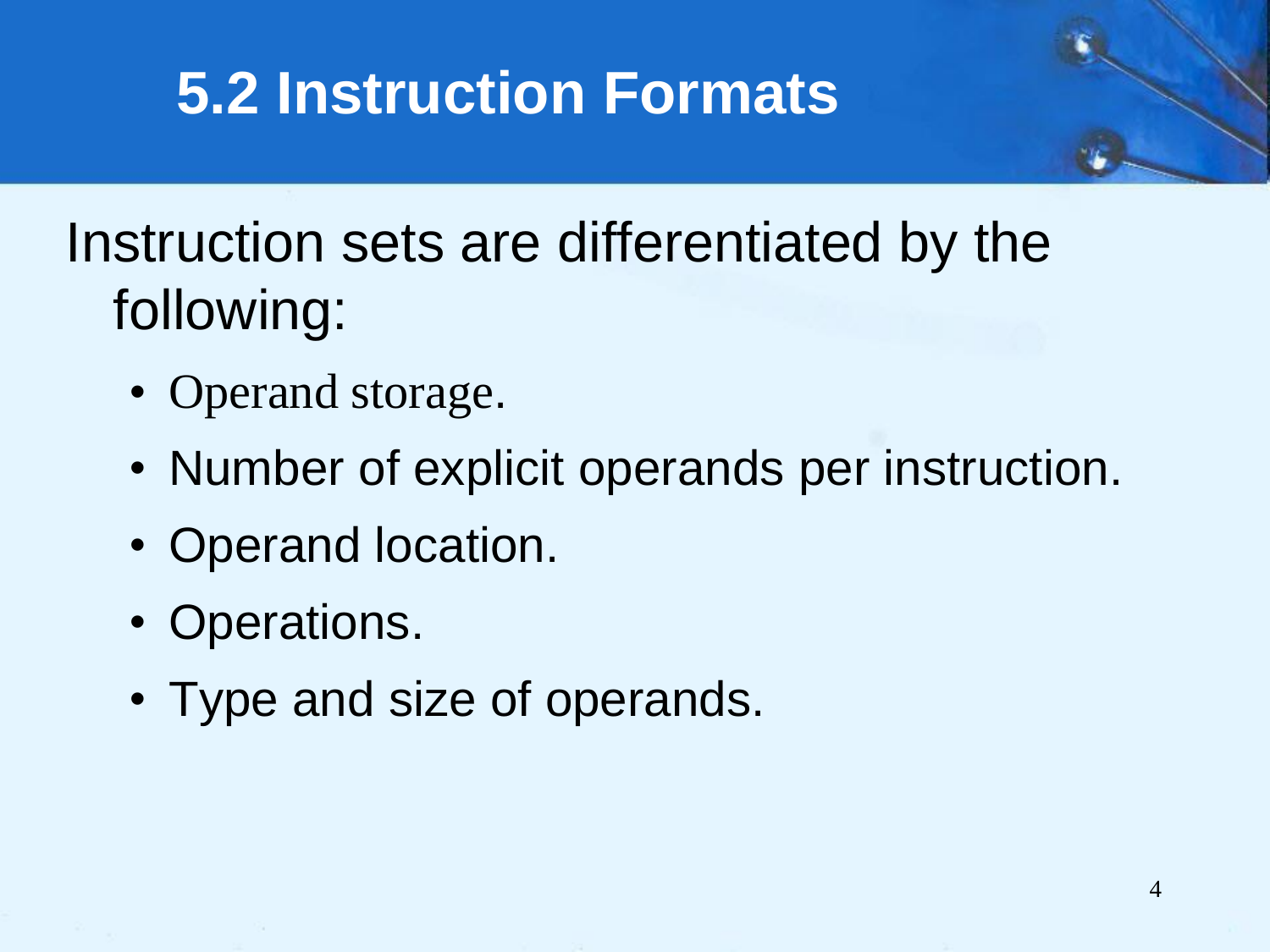Instruction set architectures are measured according to:

- Main memory space occupied by a program.
- Instruction complexity.
- Instruction length (in bits).
- Total number of instructions in the instruction set.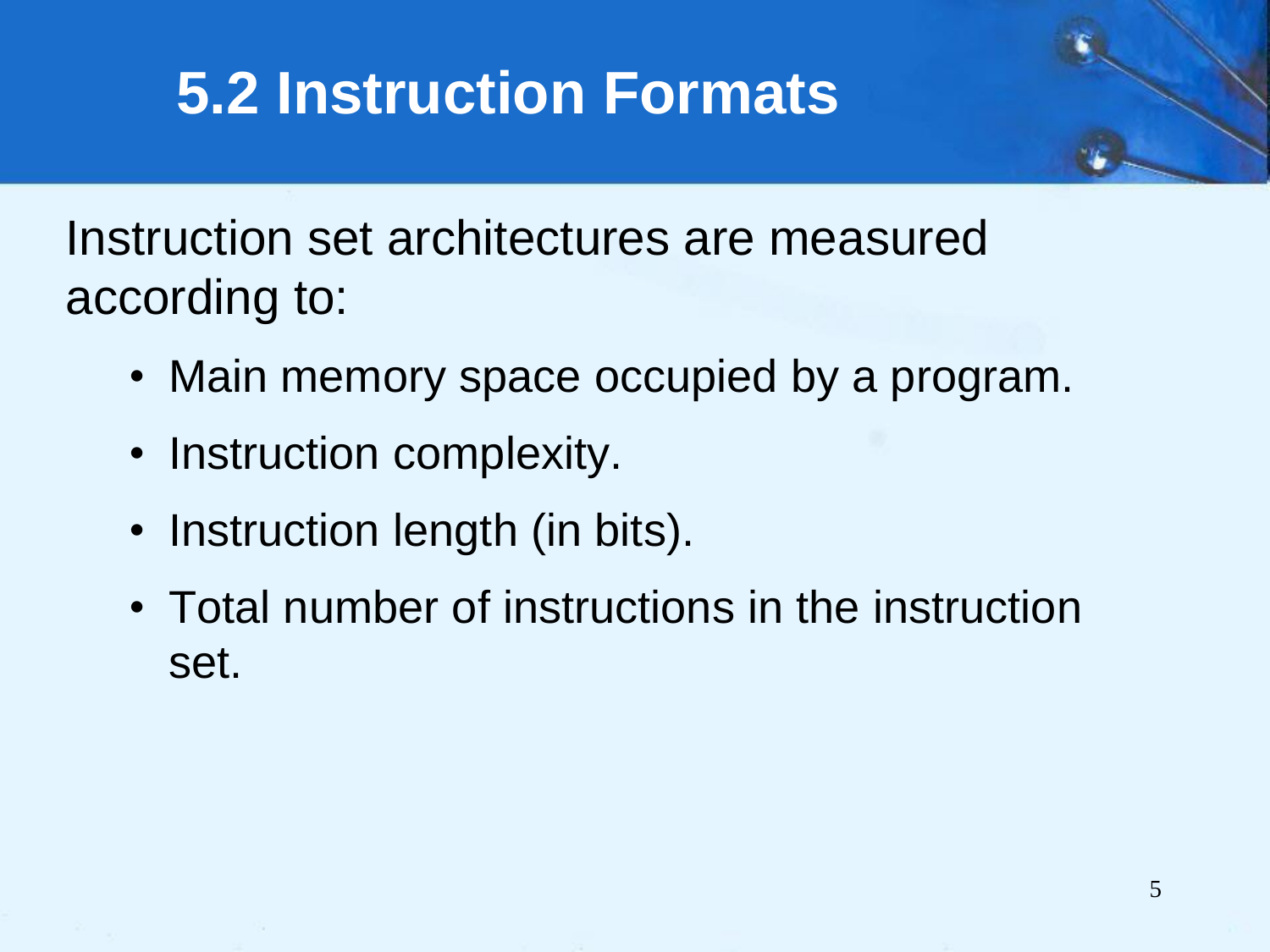In designing an instruction set, consideration is given to:

- Instruction length.
	- Whether short, long, or variable.
- Number of operands.
- Number of addressable registers.
- Memory organization.
	- Whether byte- or word addressable.
- Addressing modes.
	- Choose any or all: direct, indirect or indexed.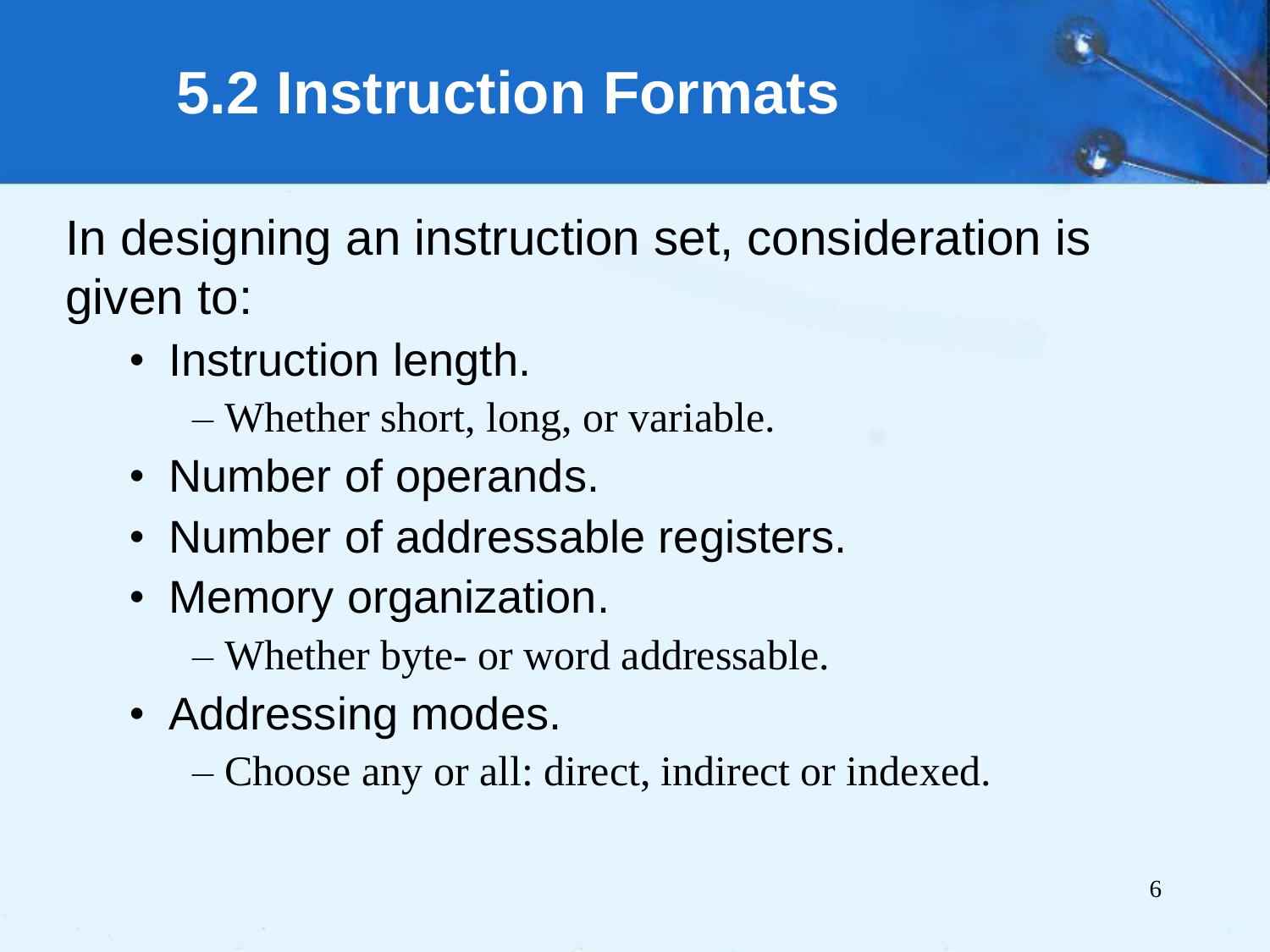- Byte ordering, or *endianness*, is another major architectural consideration.
- If we have a two-byte integer, the integer may be stored so that the least significant byte is followed by the most significant byte or vice versa.
	- In *little endian* machines, the least significant byte is followed by the most significant byte.
	- *Big endian* machines store the most significant byte first (at the lower address).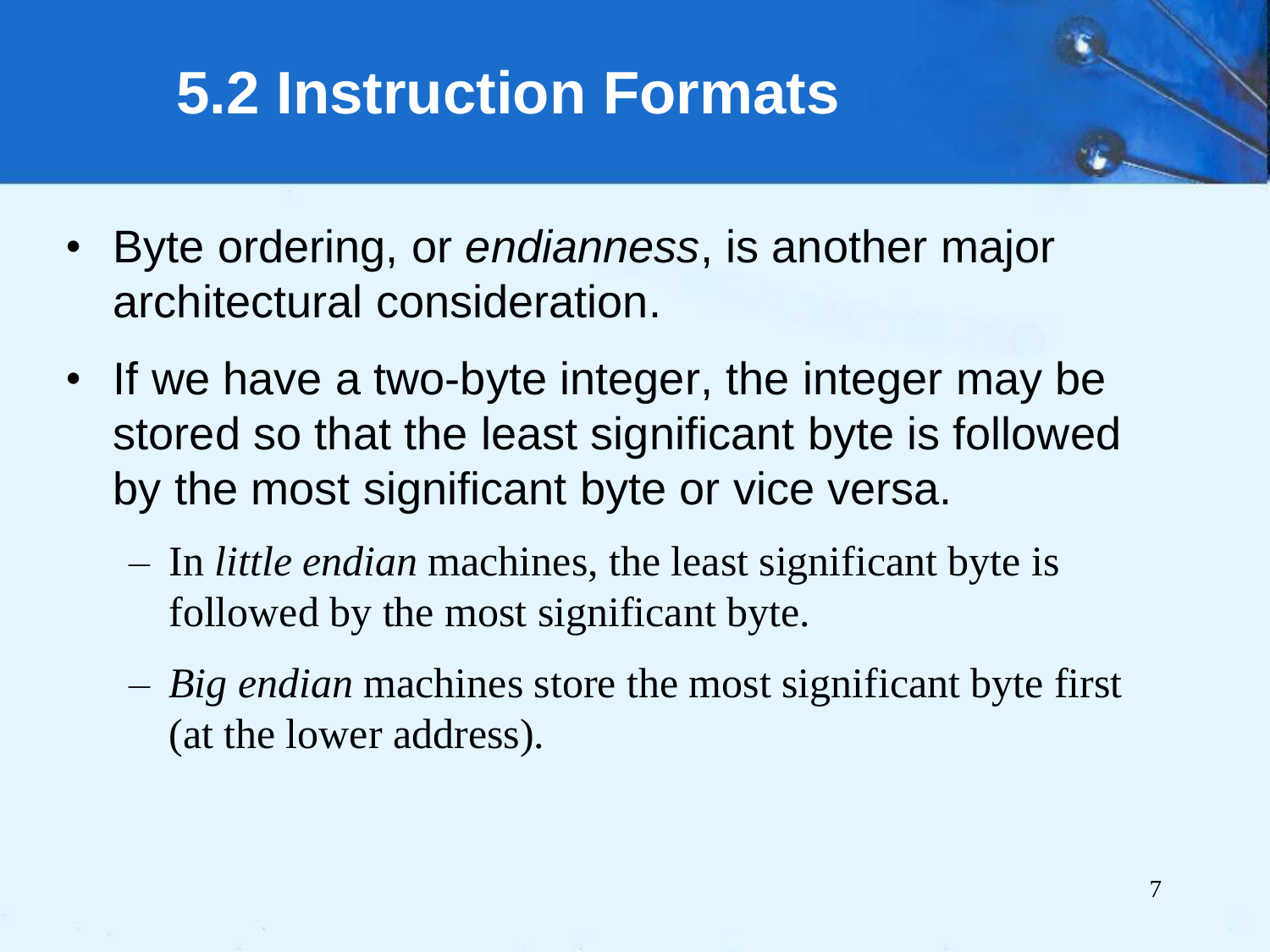- As an example, suppose we have the hexadecimal number 12345678.
- The big endian and small endian arrangements of the bytes are shown below.

| <b>Address-</b>      | 00  |    |      |  |
|----------------------|-----|----|------|--|
| <b>Big Endian</b>    | 10  |    | 56   |  |
| <b>Little Endian</b> | 70. | 56 | ו כי |  |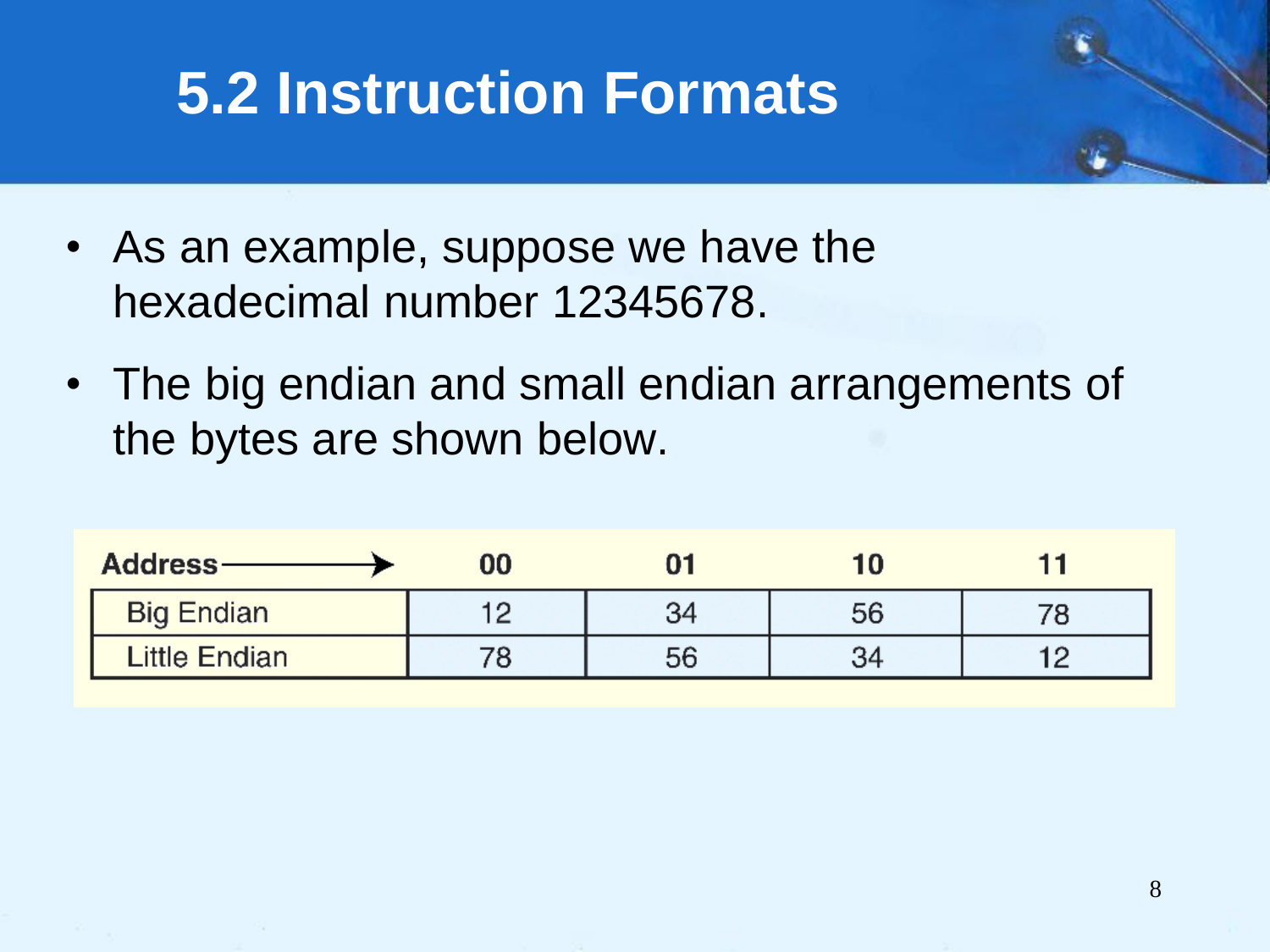- Big endian:
	- Is more natural.
	- The sign of the number can be determined by looking at the byte at address offset 0.
	- Strings and integers are stored in the same order.
- Little endian:
	- Makes it easier to place values on non-word boundaries.
	- Conversion from a 16-bit integer address to a 32-bit integer address does not require any arithmetic.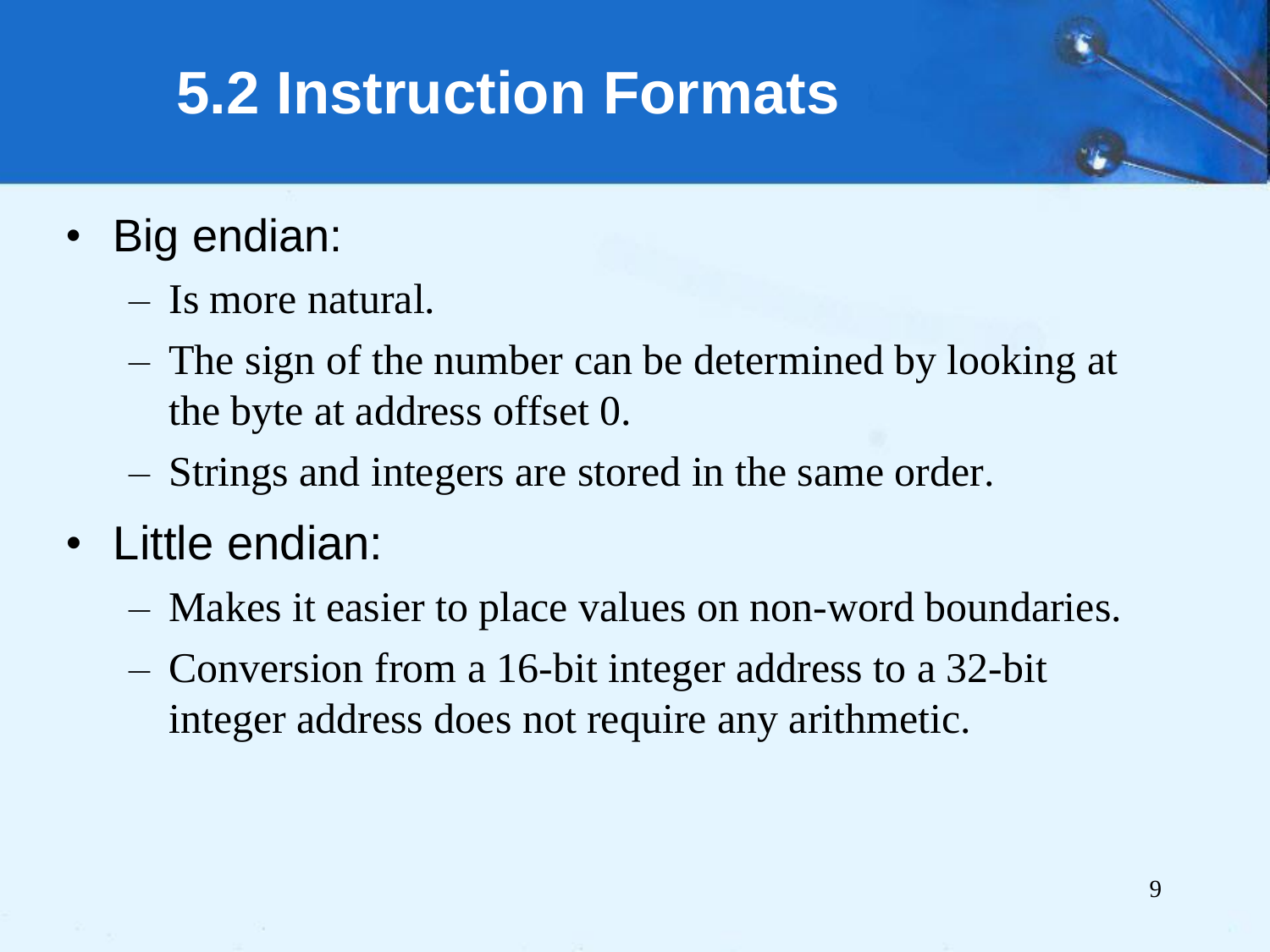- The next consideration for architecture design concerns how the CPU will store data.
- We have three choices:
	- 1. A stack architecture
	- 2. An accumulator architecture
	- 3. A general purpose register architecture.
- In choosing one over the other, the tradeoffs are simplicity (and cost) of hardware design with execution speed and ease of use.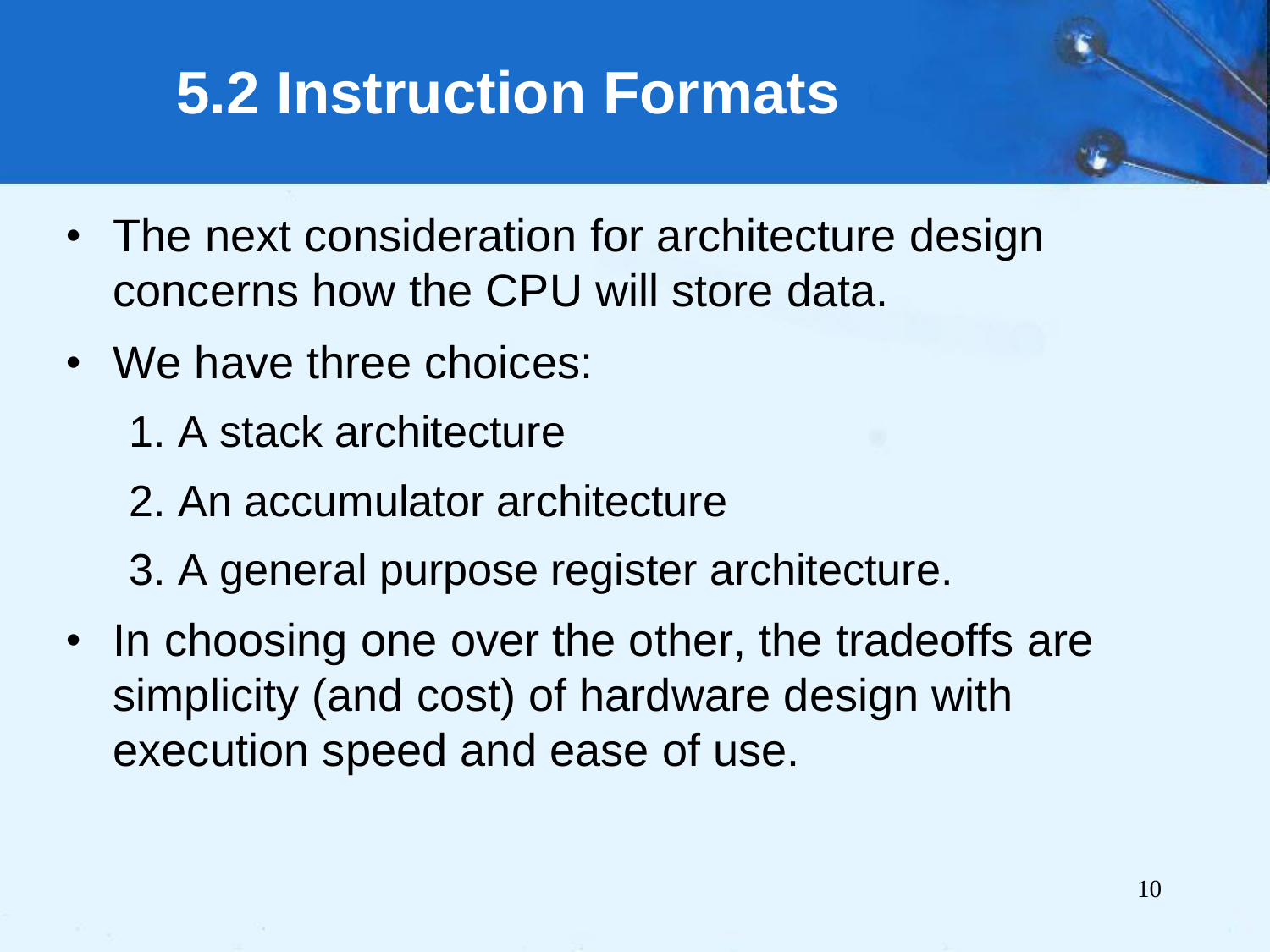- In a stack architecture, instructions and operands are implicitly taken from the stack.
	- A stack cannot be accessed randomly.
- In an accumulator architecture, one operand of a binary operation is implicitly in the accumulator.
	- One operand is in memory, creating lots of bus traffic.
- In a general purpose register (GPR) architecture, registers can be used instead of memory.
	- Faster than accumulator architecture.
	- Efficient implementation for compilers.
	- Results in longer instructions.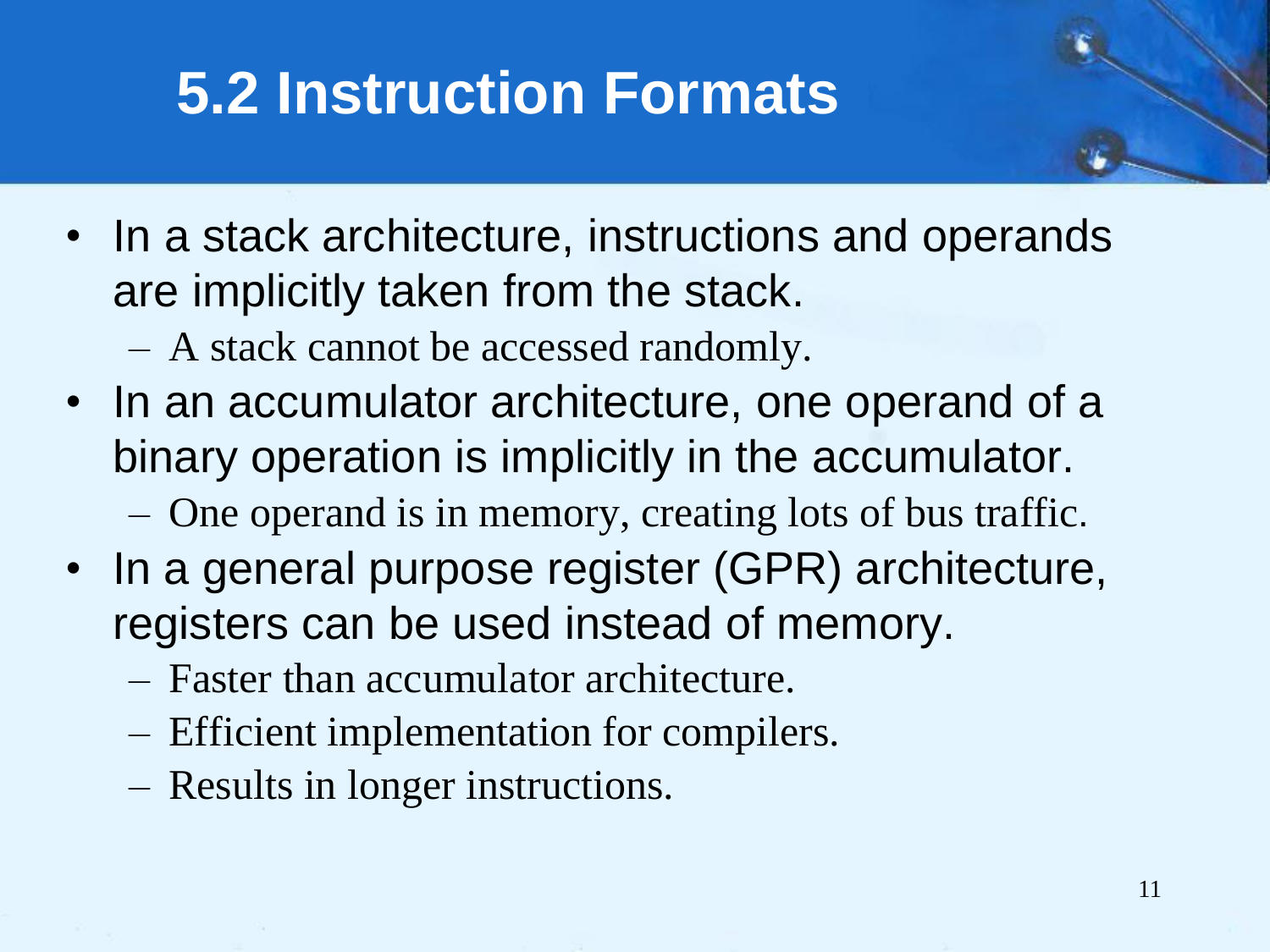- Most systems today are GPR systems.
- There are three types:
	- Memory-memory where two or three operands may be in memory.
	- Register-memory where at least one operand must be in a register.
	- Load-store where no operands may be in memory.
- The number of operands and the number of available registers has a direct affect on instruction length.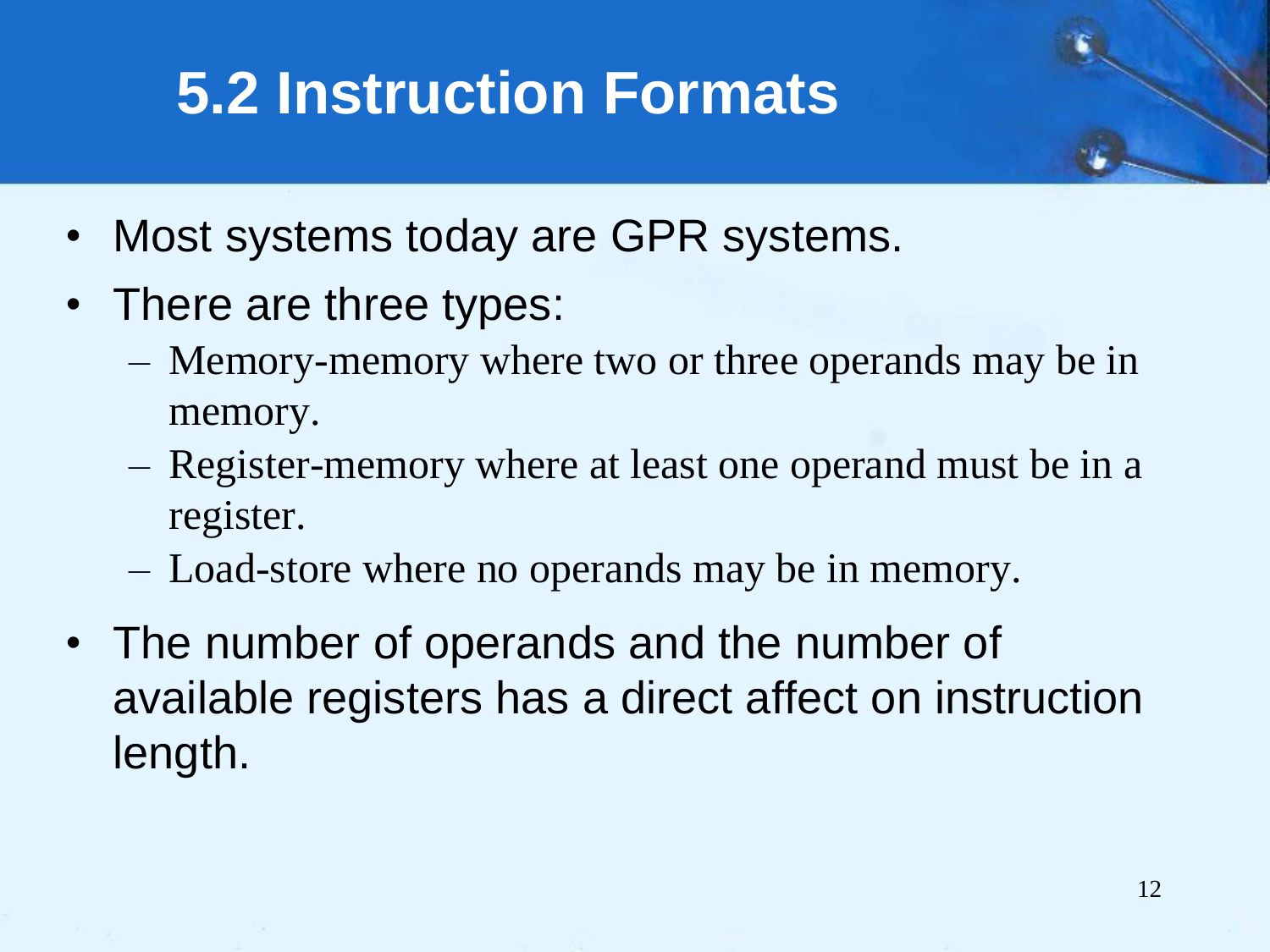- Stack machines use one and zero-operand instructions.
- **LOAD** and **STORE** instructions require a single memory address operand.
- Other instructions use operands from the stack implicitly.
- **PUSH** and **POP** operations involve only the stack's top element.
- Binary instructions (e.g., **ADD**, **MULT**) use the top two items on the stack.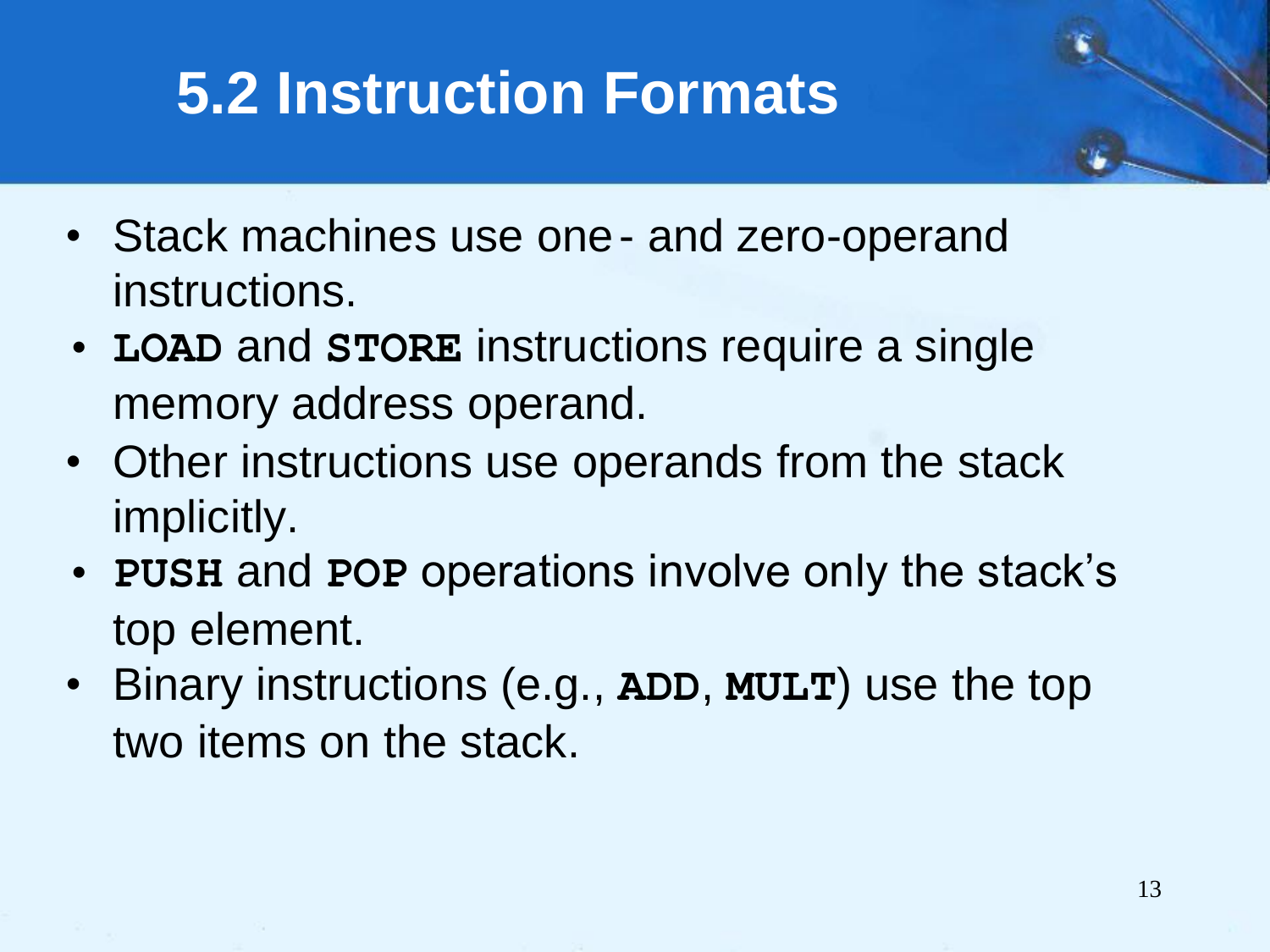- Stack architectures require us to think about arithmetic expressions a little differently.
- We are accustomed to writing expressions using *infix* notation, such as:  $Z = X + Y$ .
- Stack arithmetic requires that we use *postfix* notation:  $Z = XY +$ .
	- This is also called *reverse Polish notation*, (somewhat) in honor of its Polish inventor, Jan Lukasiewicz (1878 - 1956).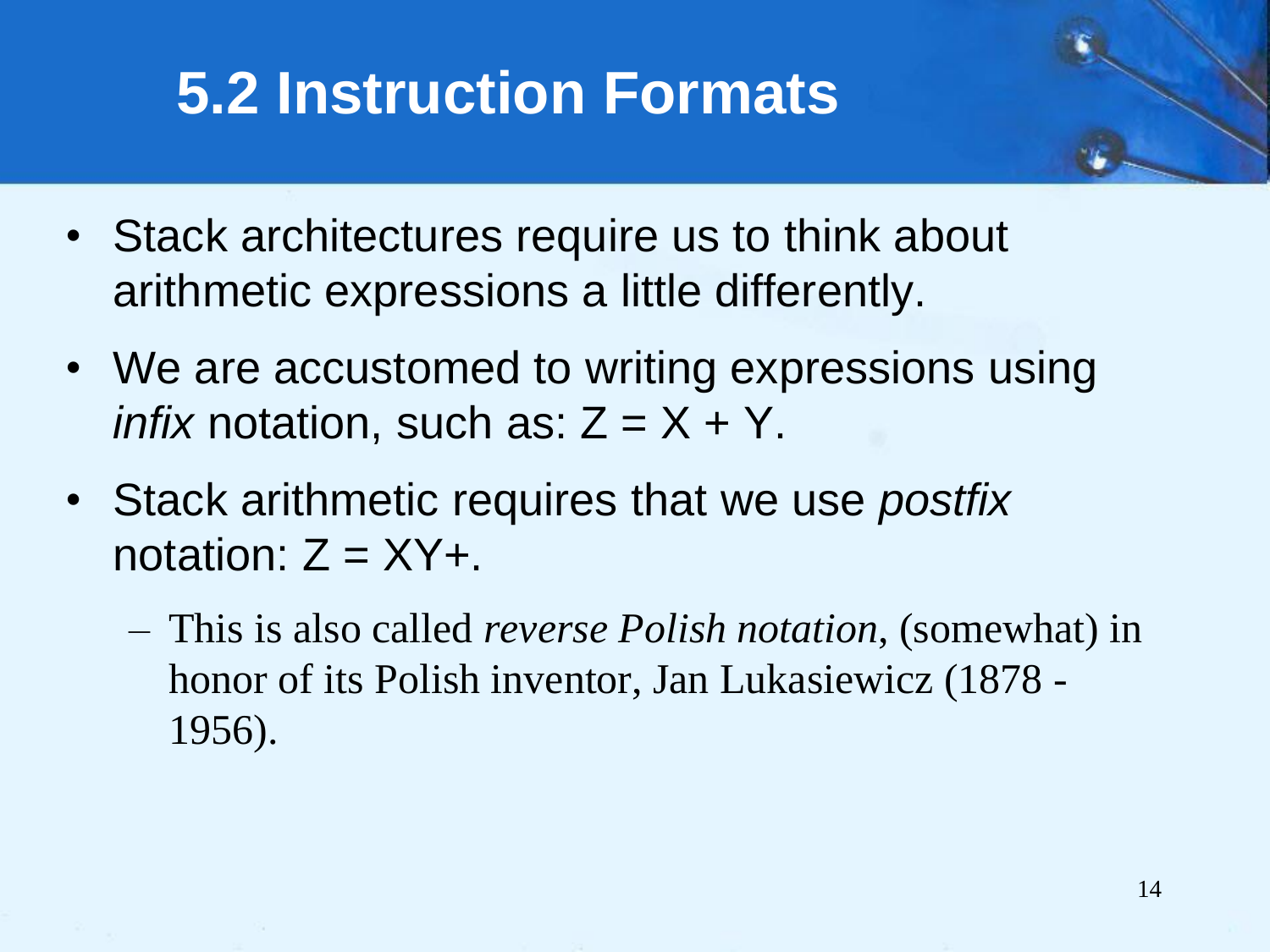- The principal advantage of postfix notation is that parentheses are not used.
- For example, the infix expression,

 $Z = (X \times Y) + (W \times U)$ 

becomes:

 $Z = X Y \times W U \times +$ 

in postfix notation.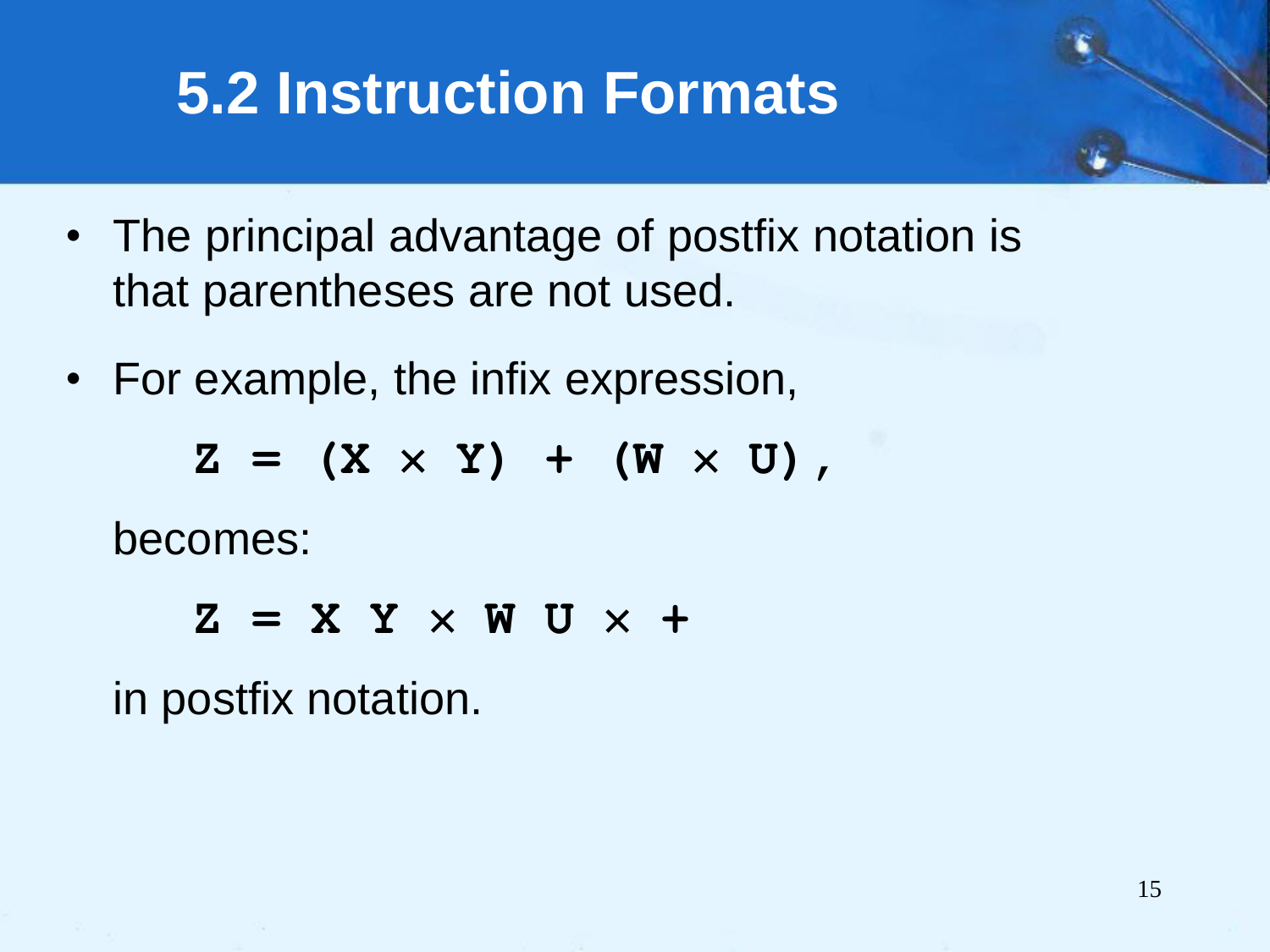• In a stack ISA, the postfix expression,

 $Z = X Y \times W U \times +$ 

might look like this:

**PUSH X PUSH Y MULT PUSH W PUSH U MULT ADD PUSH Z**

**Note: The result of a binary operation is implicitly stored on the top of the stack!**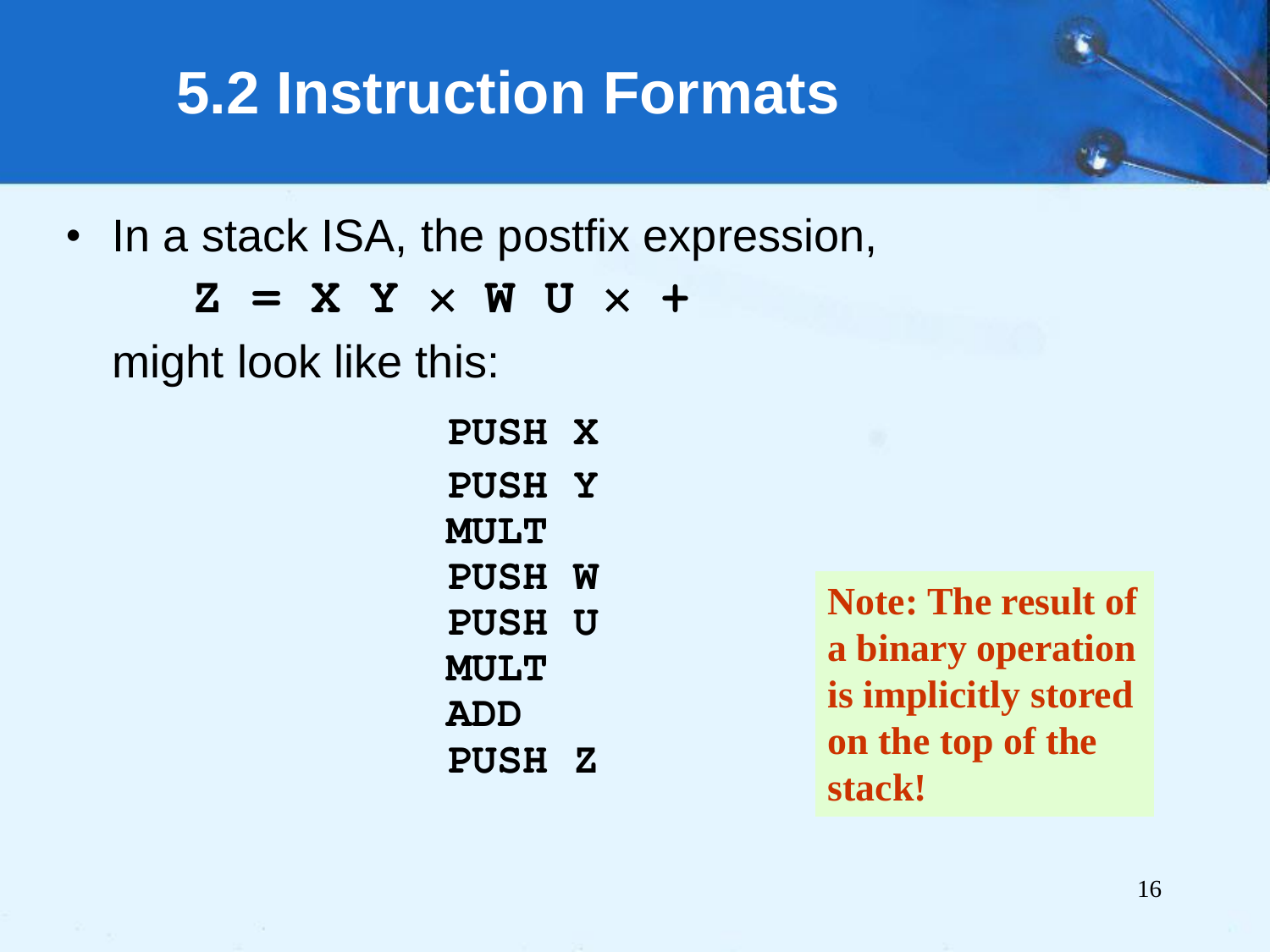• In a one-address ISA, like MARIE, the infix expression,

 $Z = X \times Y + W \times U$ 

looks like this:

**LOAD X MULT Y STORE TEMP LOAD W MULT U ADD TEMP STORE Z**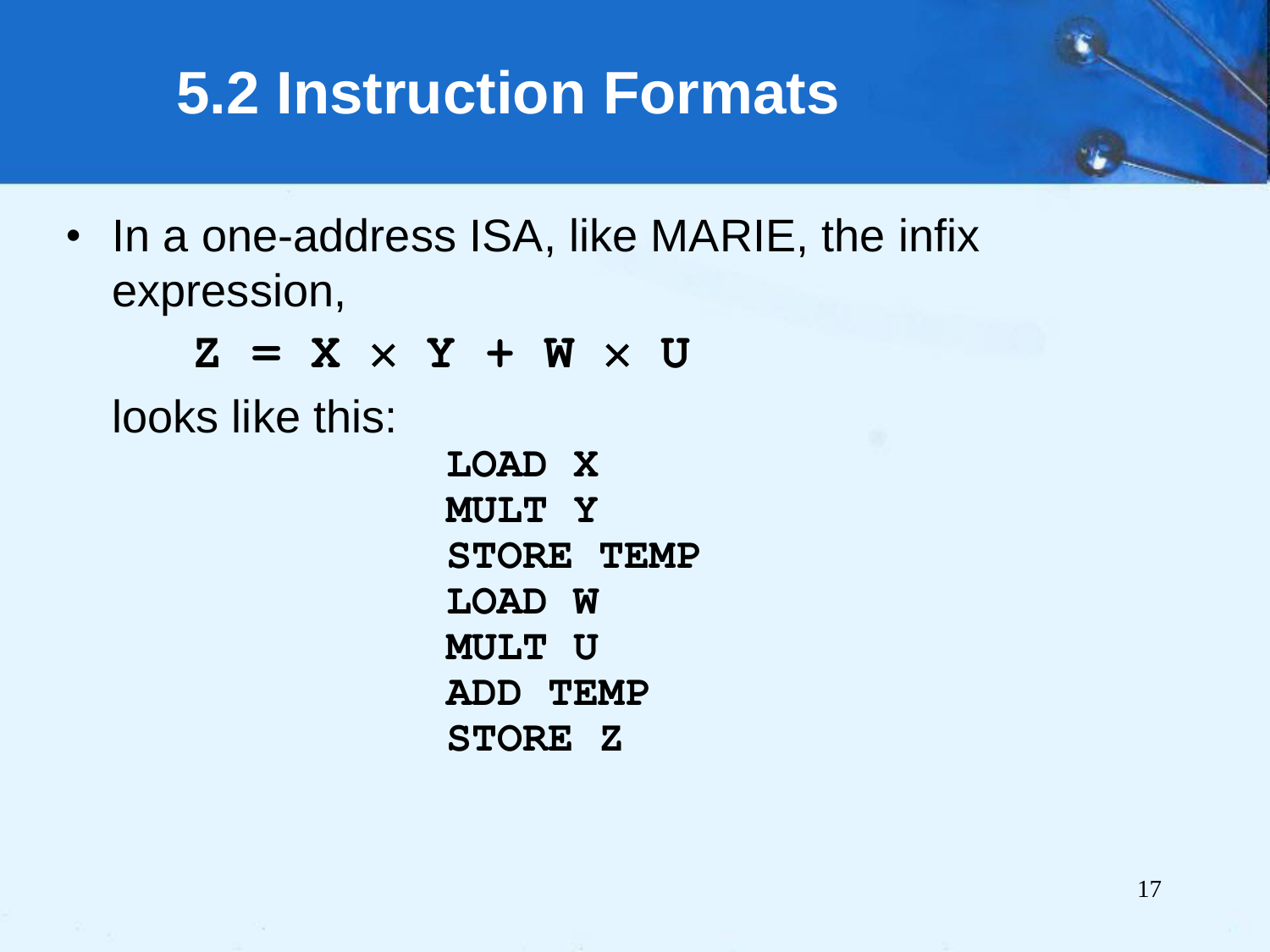• In a two-address ISA, (e.g., Intel, Motorola), the infix expression,

 $Z = X \times Y + W \times U$ 

might look like this:

**LOAD R1,X MULT R1,Y LOAD R2,W MULT R2,U ADD R1,R2 STORE Z,R1**

**Note: One-address ISAs usually require one operand to be a register.**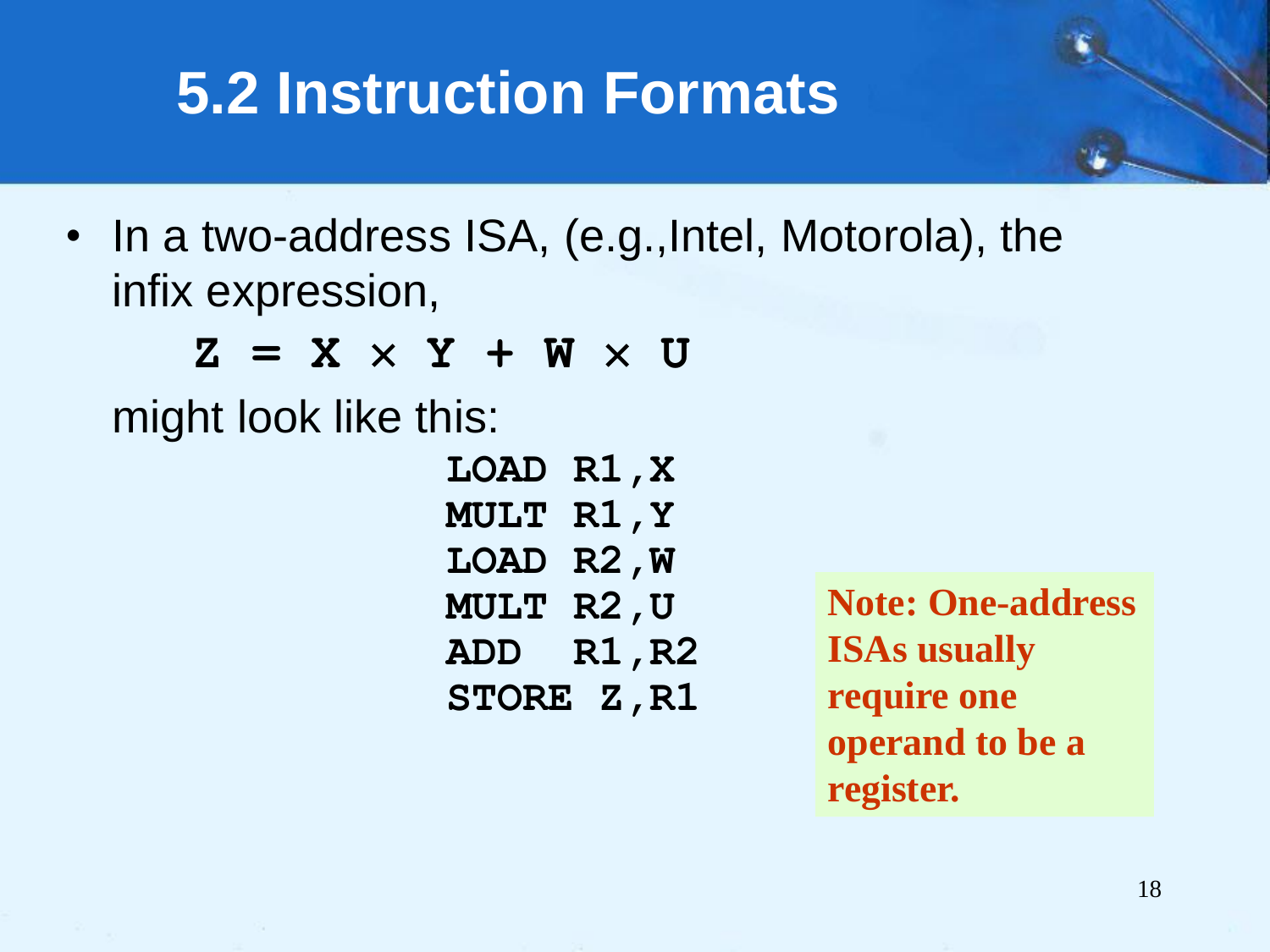• With a three-address ISA, (e.g., mainframes), the infix expression,

 $Z = X \times Y + W \times U$ 

might look like this:

**MULT R1,X,Y MULT R2,W,U ADD Z,R1,R2**

**Would this program execute faster than the corresponding (longer) program that we saw in the stack-based ISA?**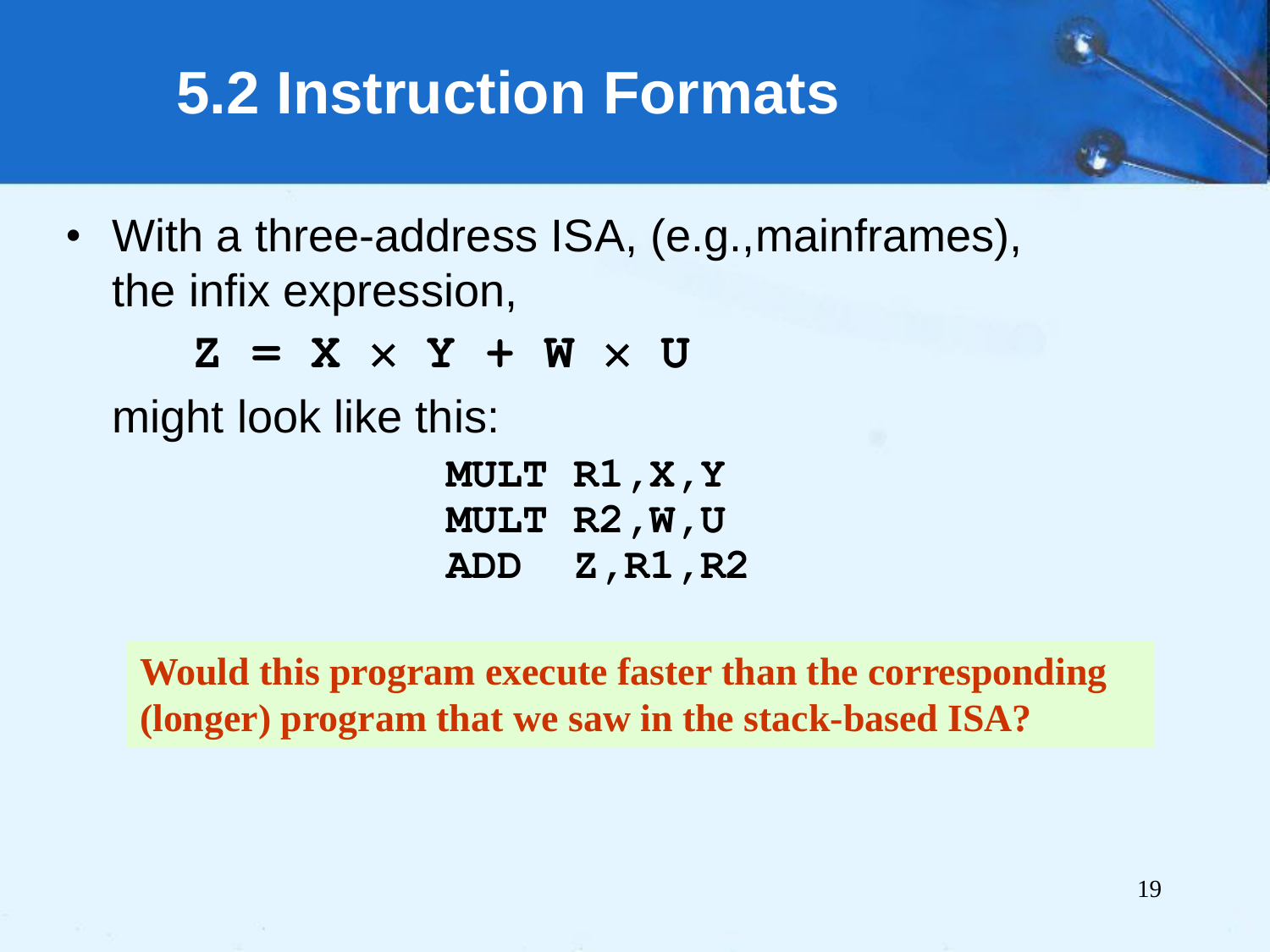- We have seen how instruction length is affected by the number of operands supported by the ISA.
- In any instruction set, not all instructions require the same number of operands.
- Operations that require no operands, such as **HALT**, necessarily waste some space when fixedlength instructions are used.
- One way to recover some of this space is to use expanding opcodes.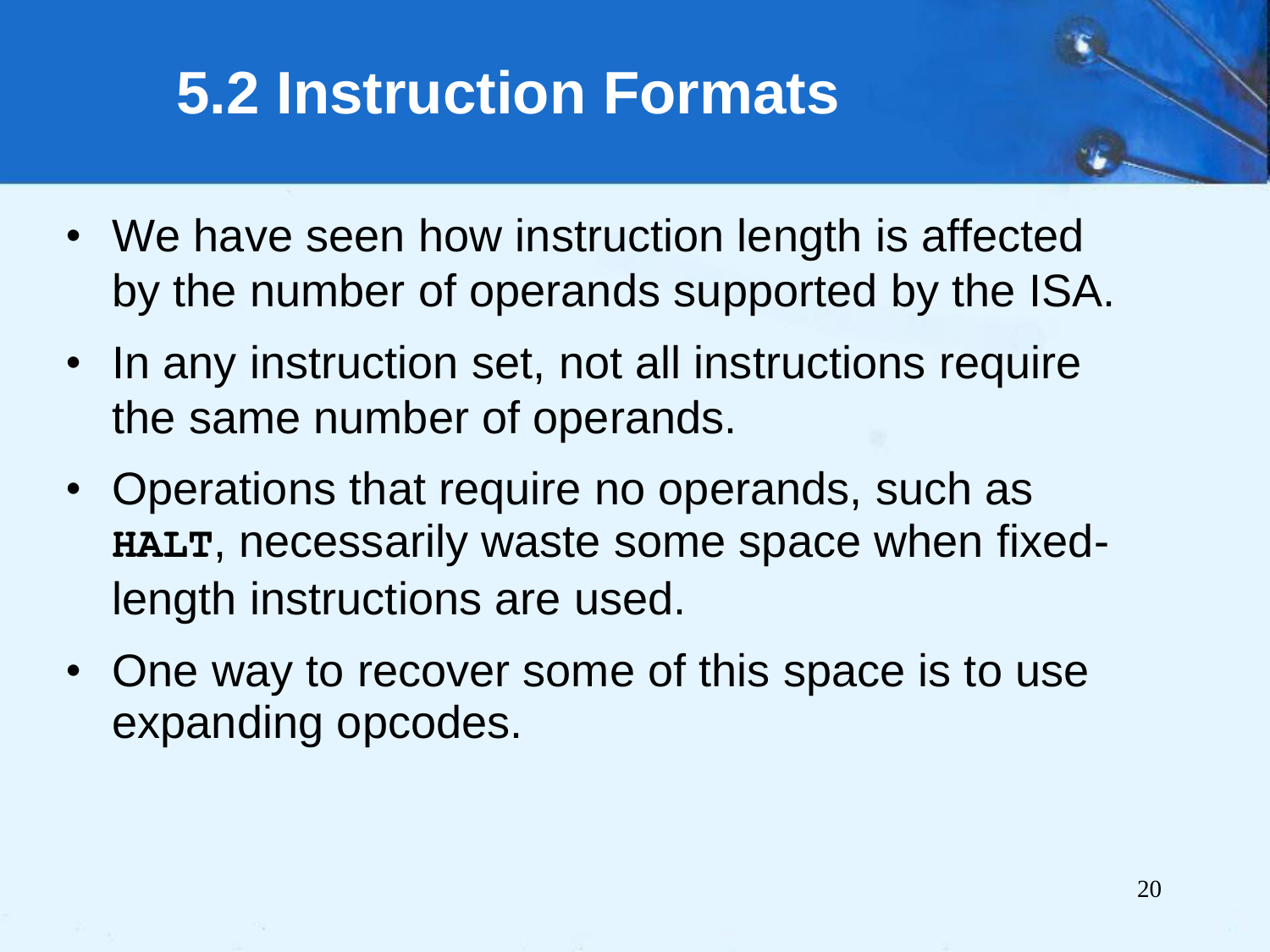- A system has 16 registers and 4K of memory.
- We need 4 bits to access one of the registers. We also need 12 bits for a memory address.
- If the system is to have 16-bit instructions, we have two choices for our instructions:

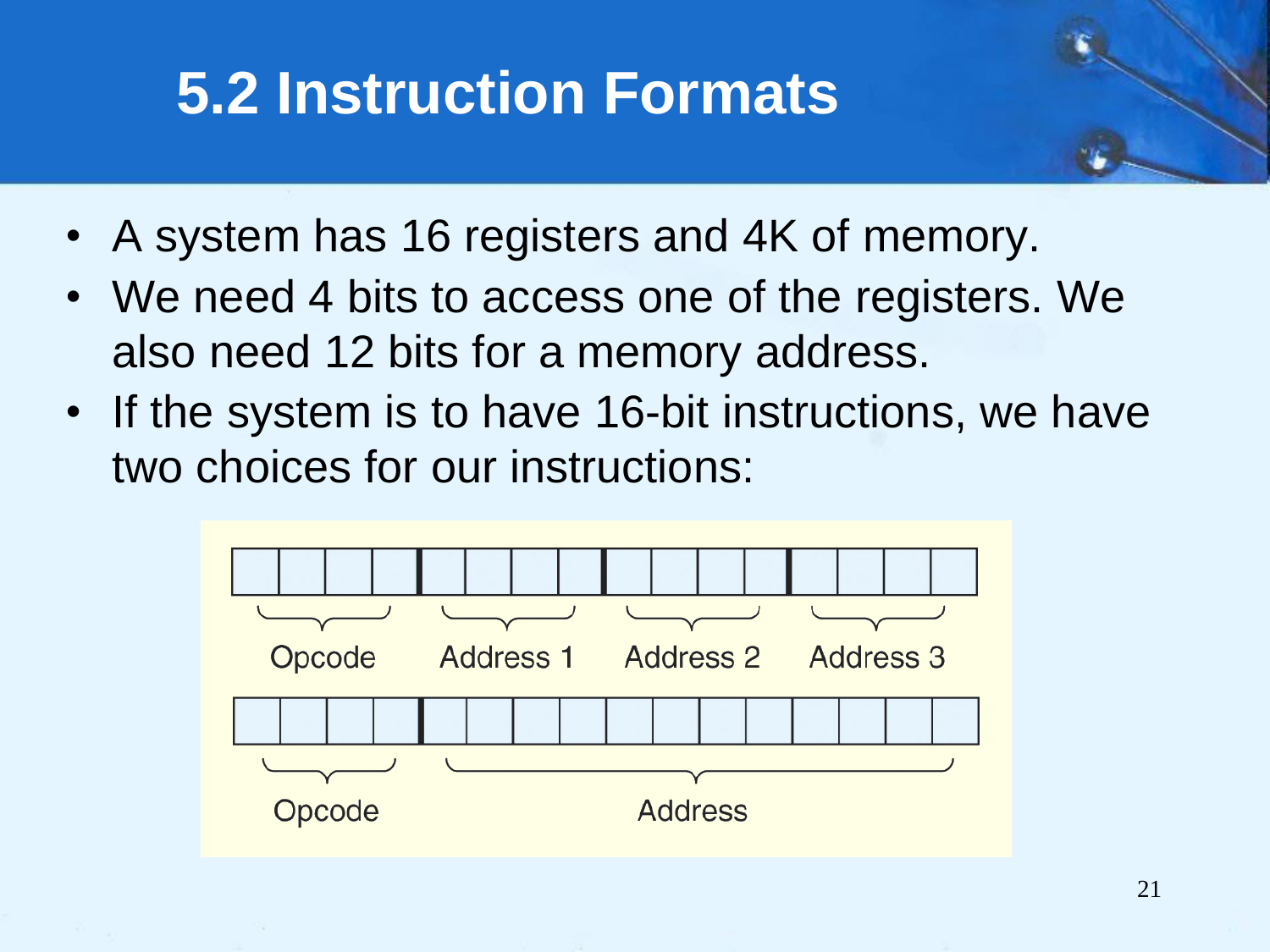• If we allow the length of the opcode to vary, we could create a very rich instruction set:



**Is there something missing from this instruction set?**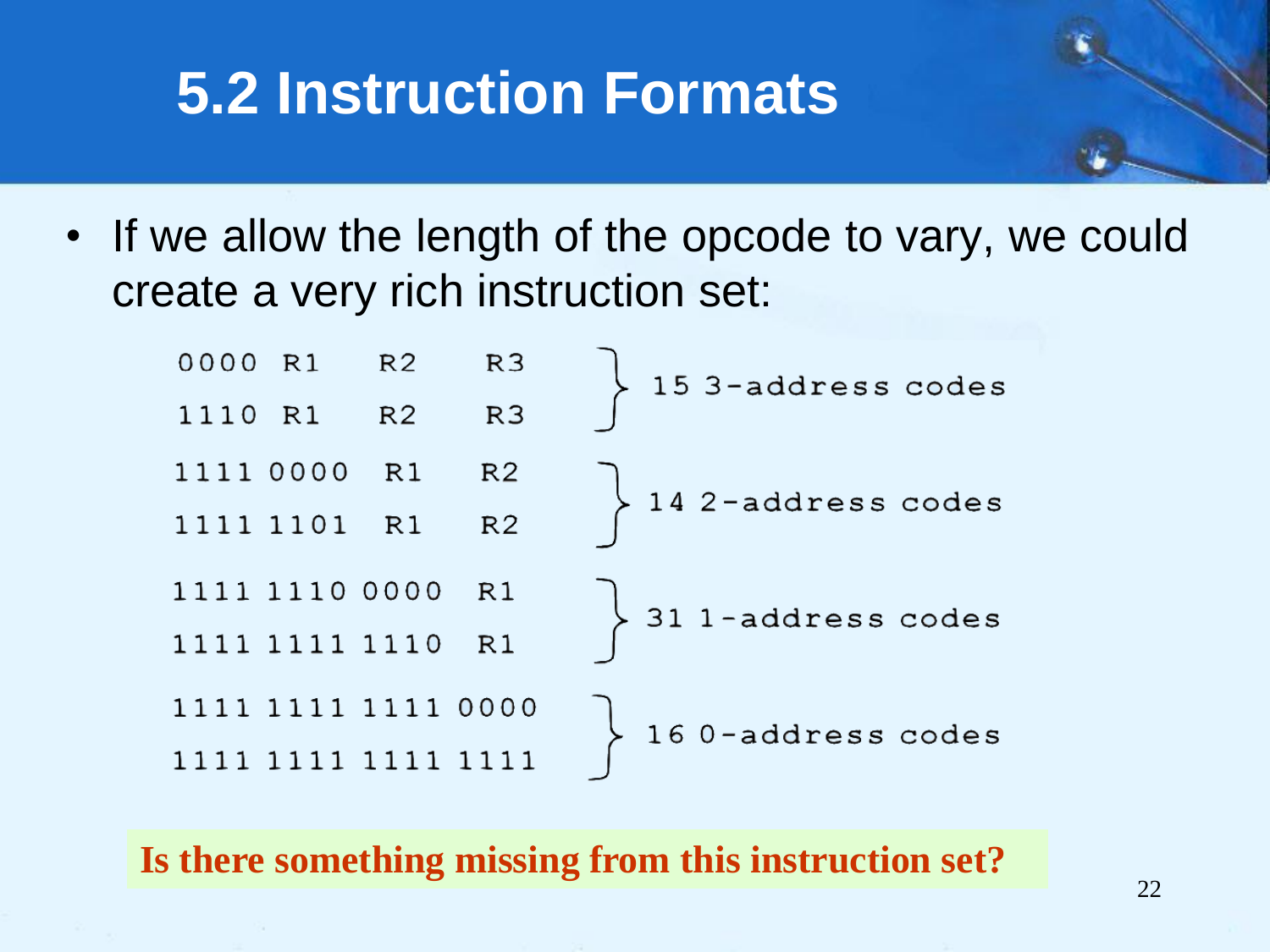

- Addressing modes specify where an operand is located.
- They can specify a constant, a register, or a memory location.
- The actual location of an operand is its *effective address*.
- Certain addressing modes allow us to determine the address of an operand dynamically.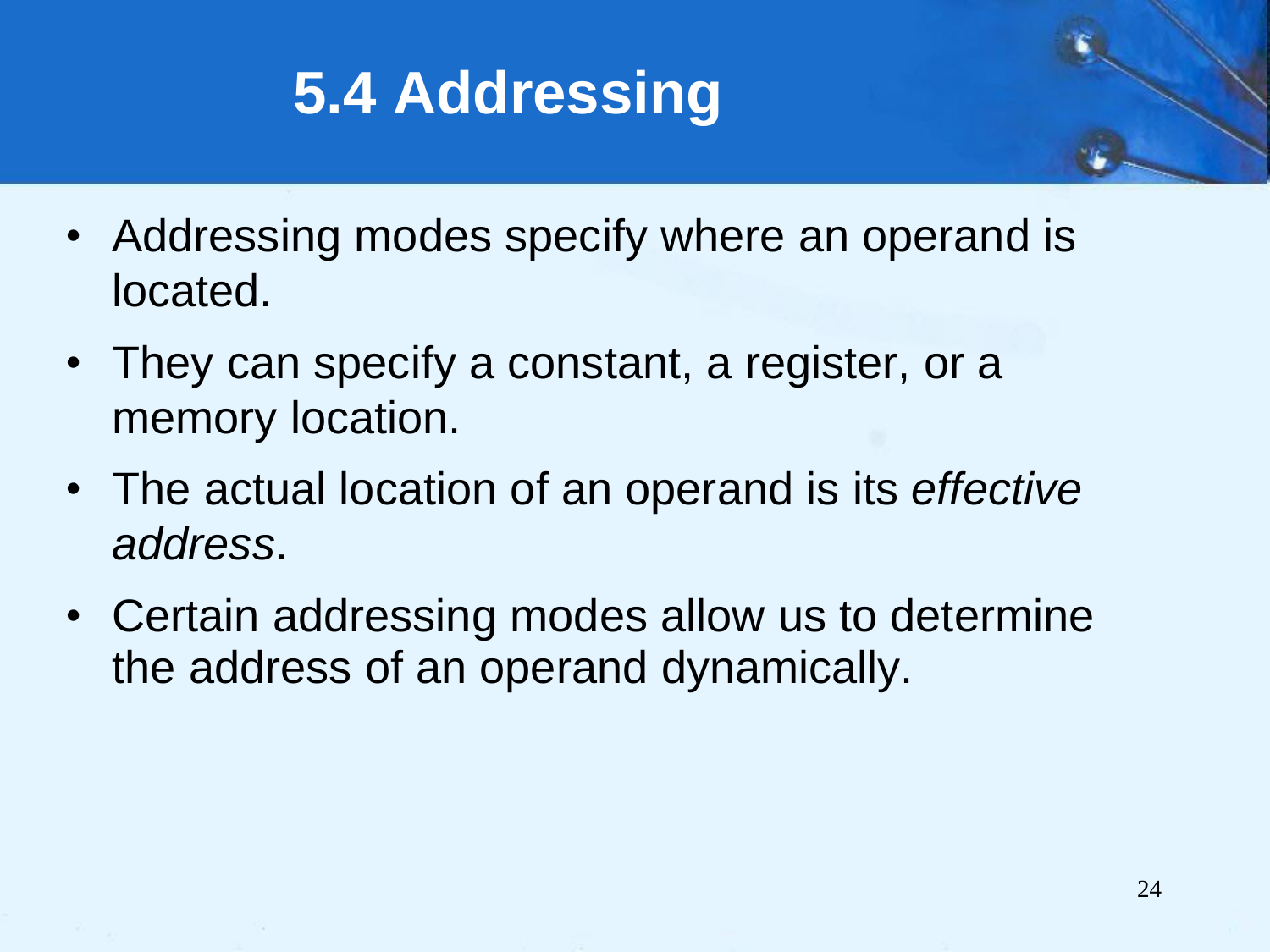

- *Immediate addressing* is where the data is part of the instruction.
- *Direct addressing* is where the address of the data is given in the instruction.
- *Register addressing* is where the data is located in a register.
- *Indirect addressing* gives the address of the address of the data in the instruction.
- *Register indirect addressing* uses a register to store the address of the address of the data.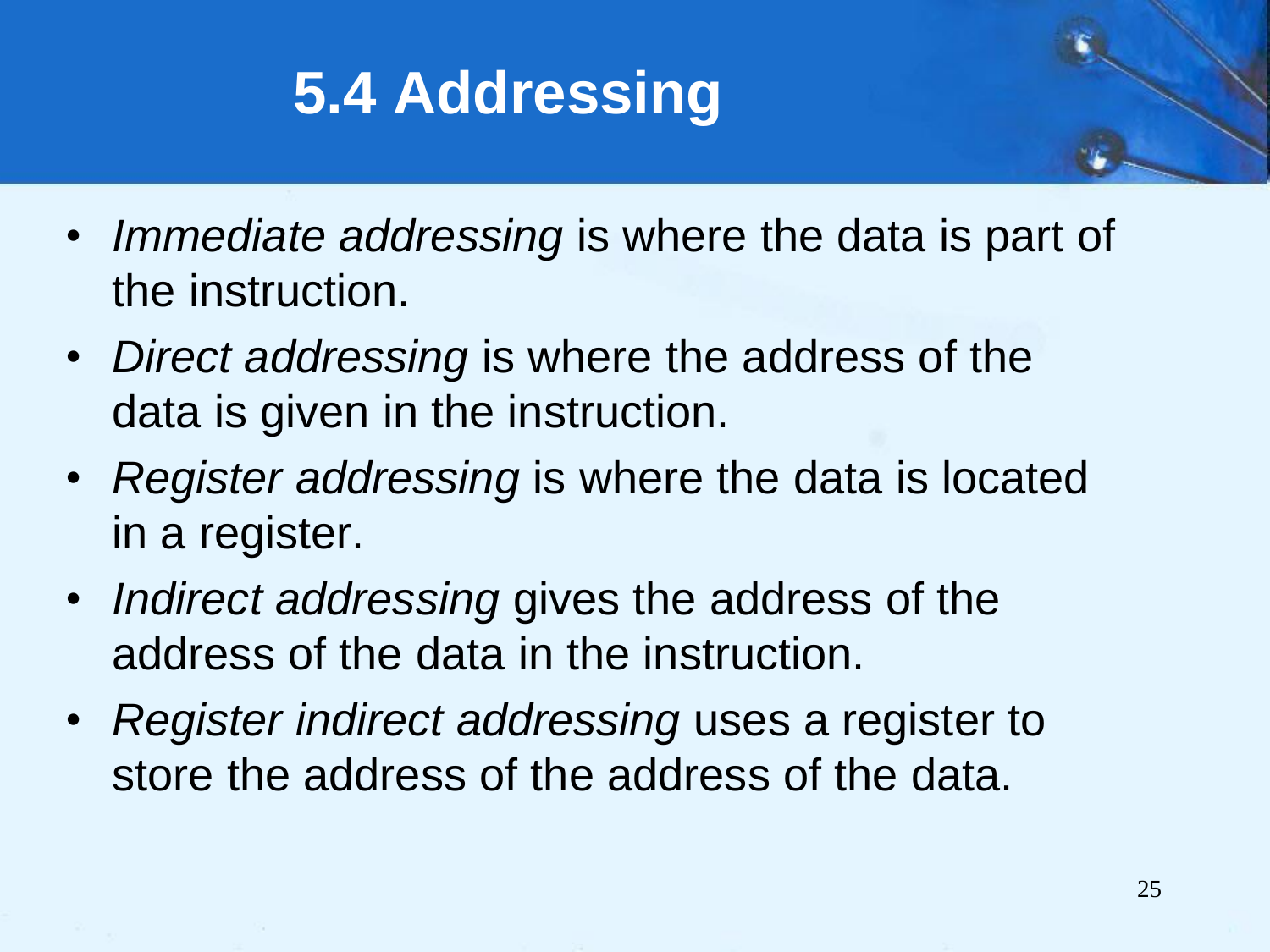

- *Indexed addressing* uses a register (implicitly or explicitly) as an offset, which is added to the address in the operand to determine the effective address of the data.
- *Based addressing* is similar except that a base register is used instead of an index register.
- The difference between these two is that an index register holds an offset relative to the address given in the instruction, a base register holds a base address where the address field represents a displacement from this base.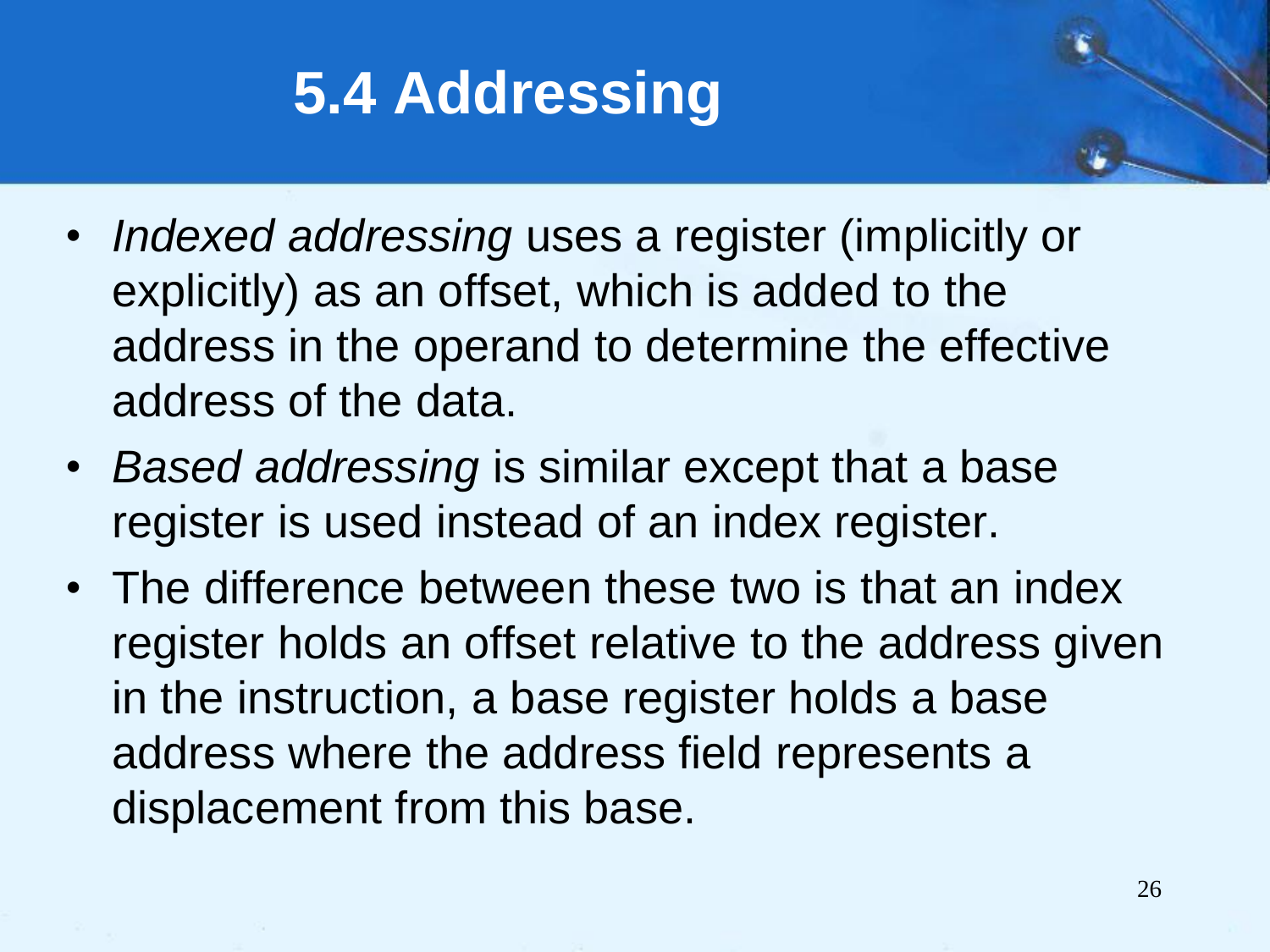

- In *stack addressing* the operand is assumed to be on top of the stack.
- There are many variations to these addressing modes including:
	- Indirect indexed.
	- Base/offset.
	- Self-relative
	- Auto increment decrement.
- We won't cover these in detail.

**Let's look at an example of the principal addressing modes.**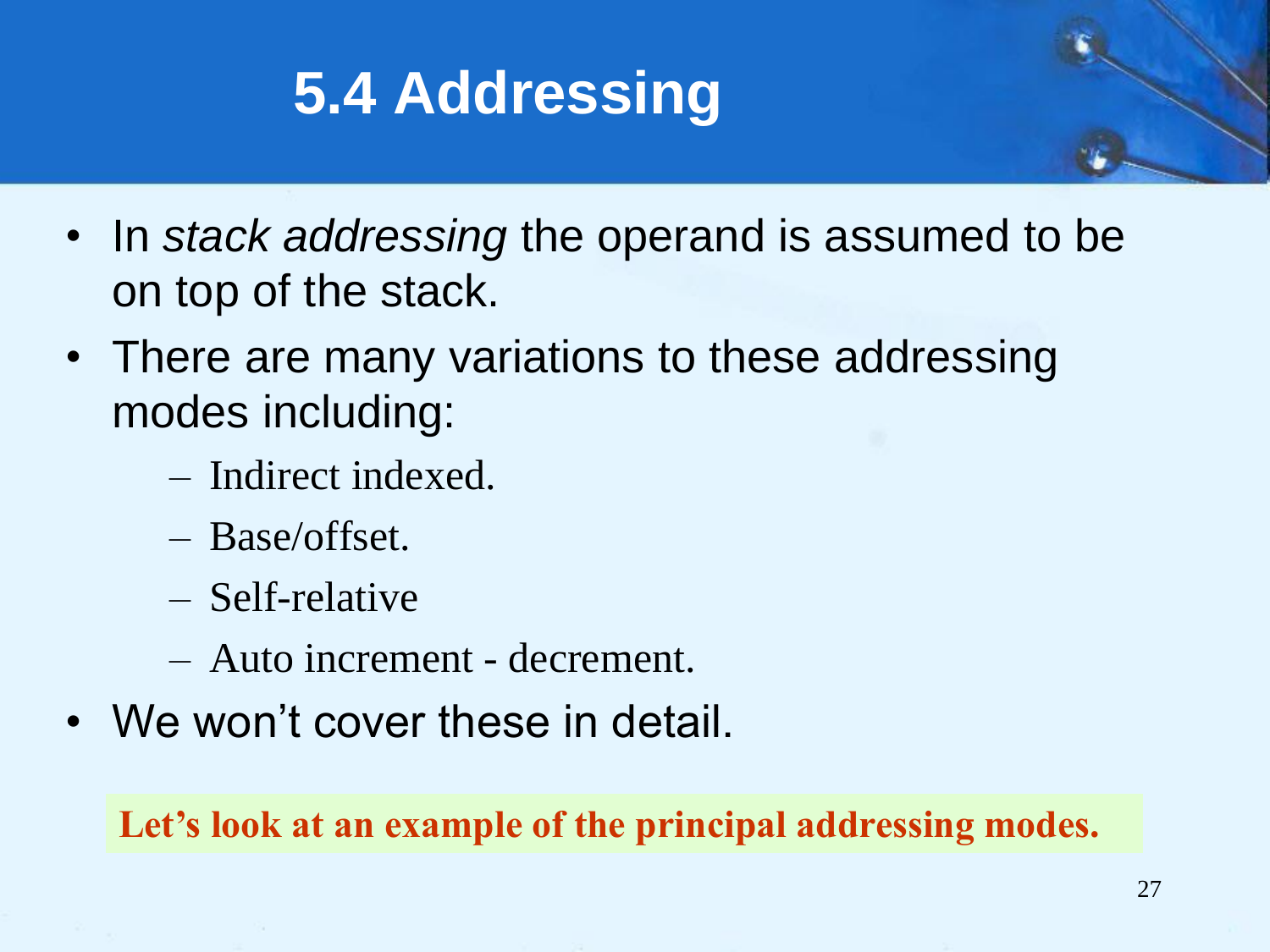

• For the instruction shown, what value is loaded into the accumulator for each addressing mode?



28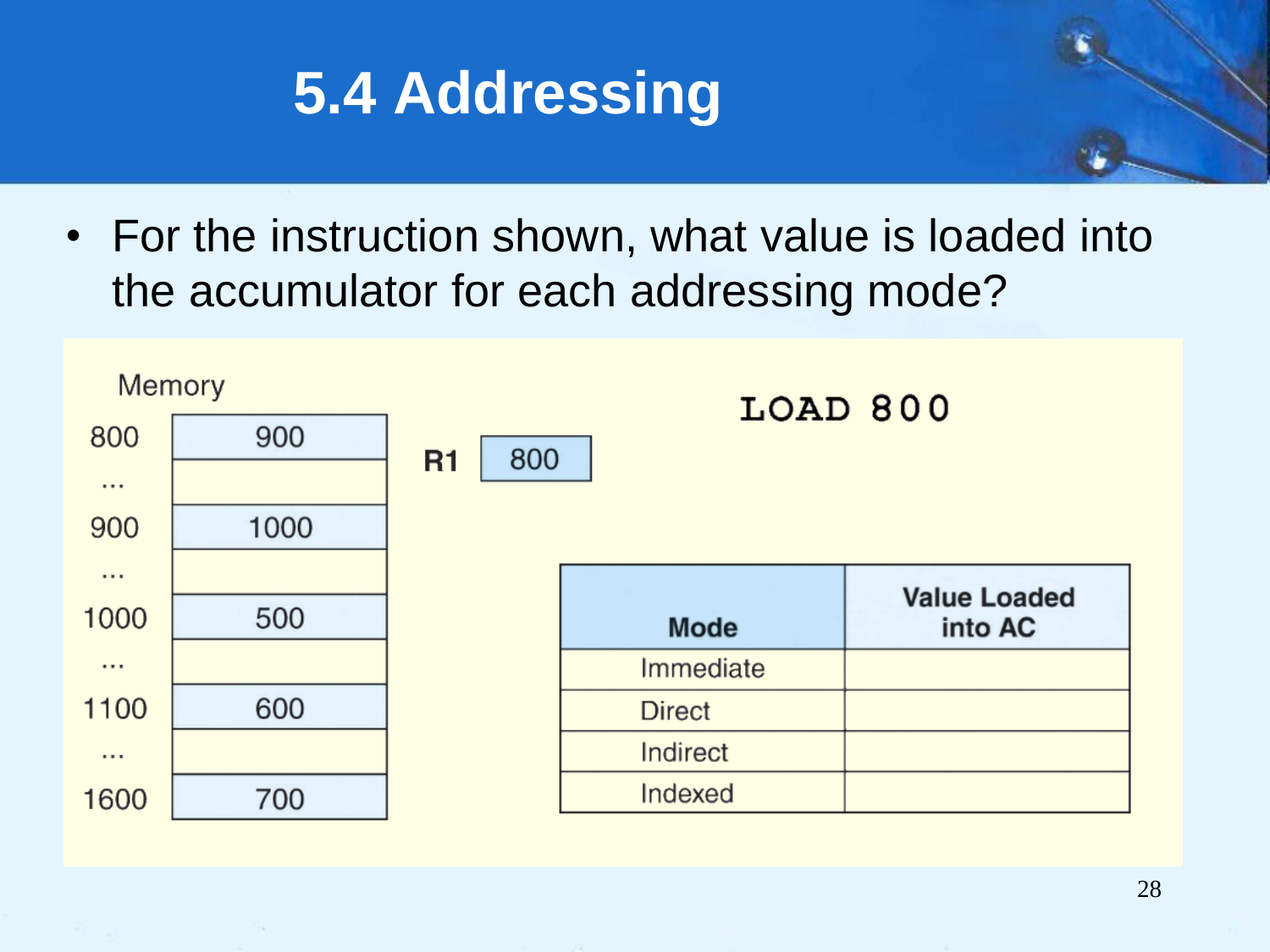

• These are the values loaded into the accumulator for each addressing mode.

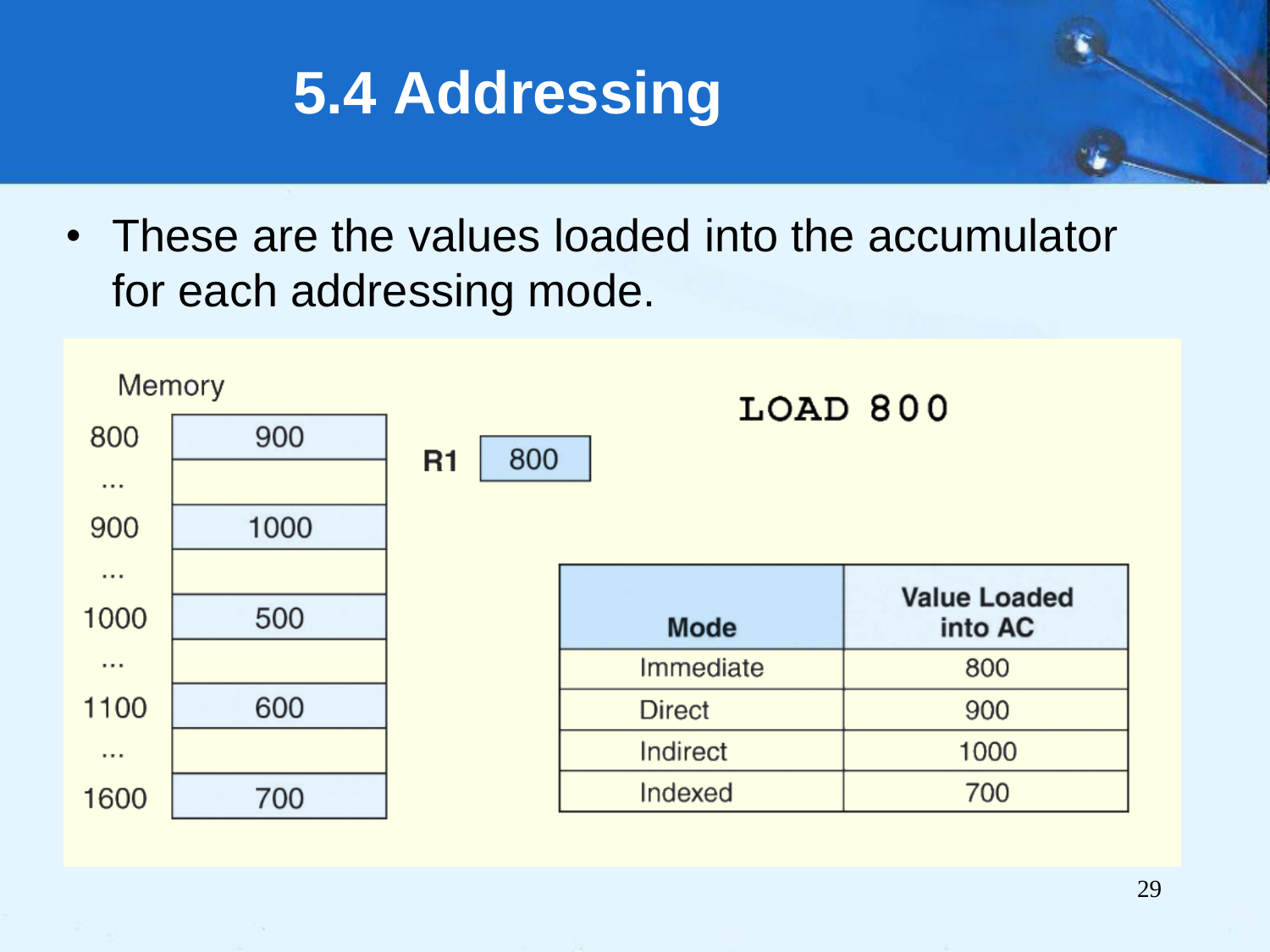# A Summary of the Basic Addressing Modes

| <b>Addressing Mode</b> | <b>To Find Operand</b>                                                                            |
|------------------------|---------------------------------------------------------------------------------------------------|
| Immediate              | Operand value present in the instruction                                                          |
| Direct                 | Effective address of operand in address field                                                     |
| Register               | Operand value located in register                                                                 |
| Indirect               | Address field points to address of the actual operand                                             |
| Register Indirect      | Register contains address of actual operand                                                       |
| Indexed or Based       | Effective address of operand generated by adding value in address field to contents of a register |
| <b>Stack</b>           | Operand located on stack                                                                          |

 $\mathbf{G}$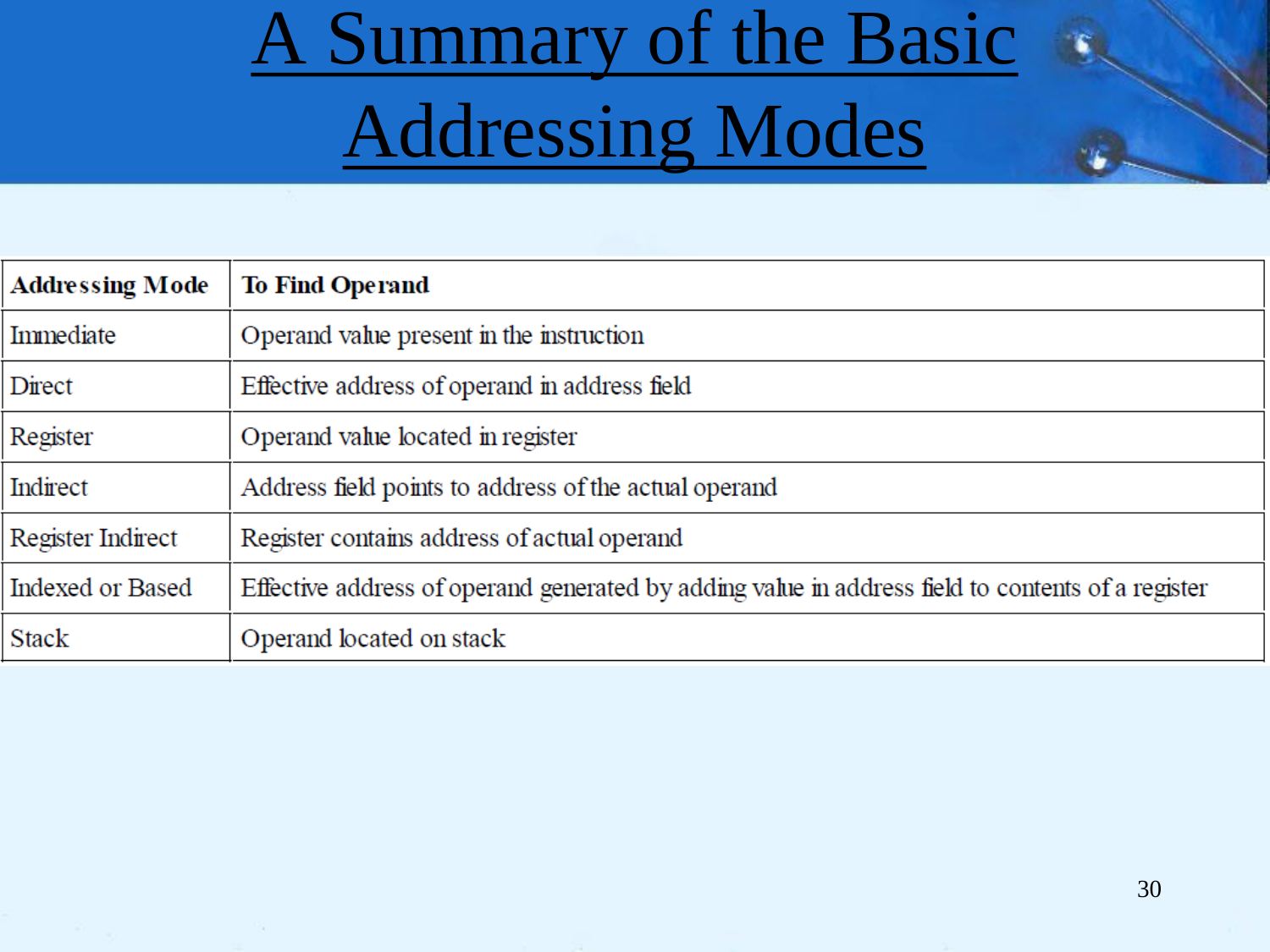- Some CPUs divide the fetch-decode-execute cycle into smaller steps.
- These smaller steps can often be executed in parallel to increase throughput.
- Such parallel execution is called *instruction-level pipelining*.
- This term is sometimes abbreviated *ILP* in the literature.

**The next slide shows an example of instruction-level pipelining.**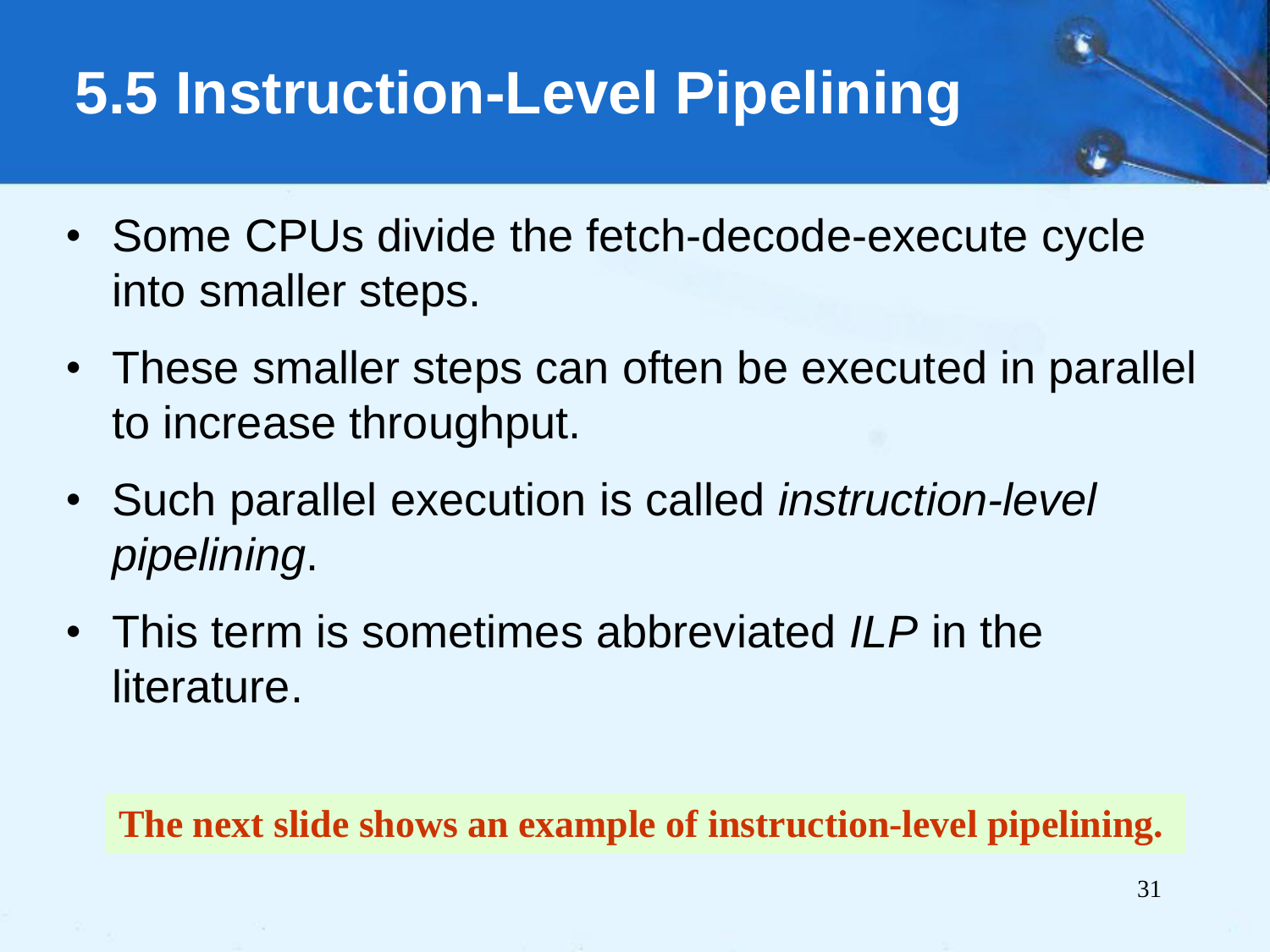- Suppose a fetch-decode-execute cycle were broken into the following smaller steps:
	- 1. Fetch instruction. 4. Fetch operands.
	-
	- 3. Calculate effective 6. Store result. address of operands.
- - 2. Decode opcode. 5. Execute instruction.
		-

• Suppose we have a six-stage pipeline. S1 fetches the instruction, S2 decodes it, S3 determines the address of the operands, S4 fetches them, S5 executes the instruction, and S6 stores the result.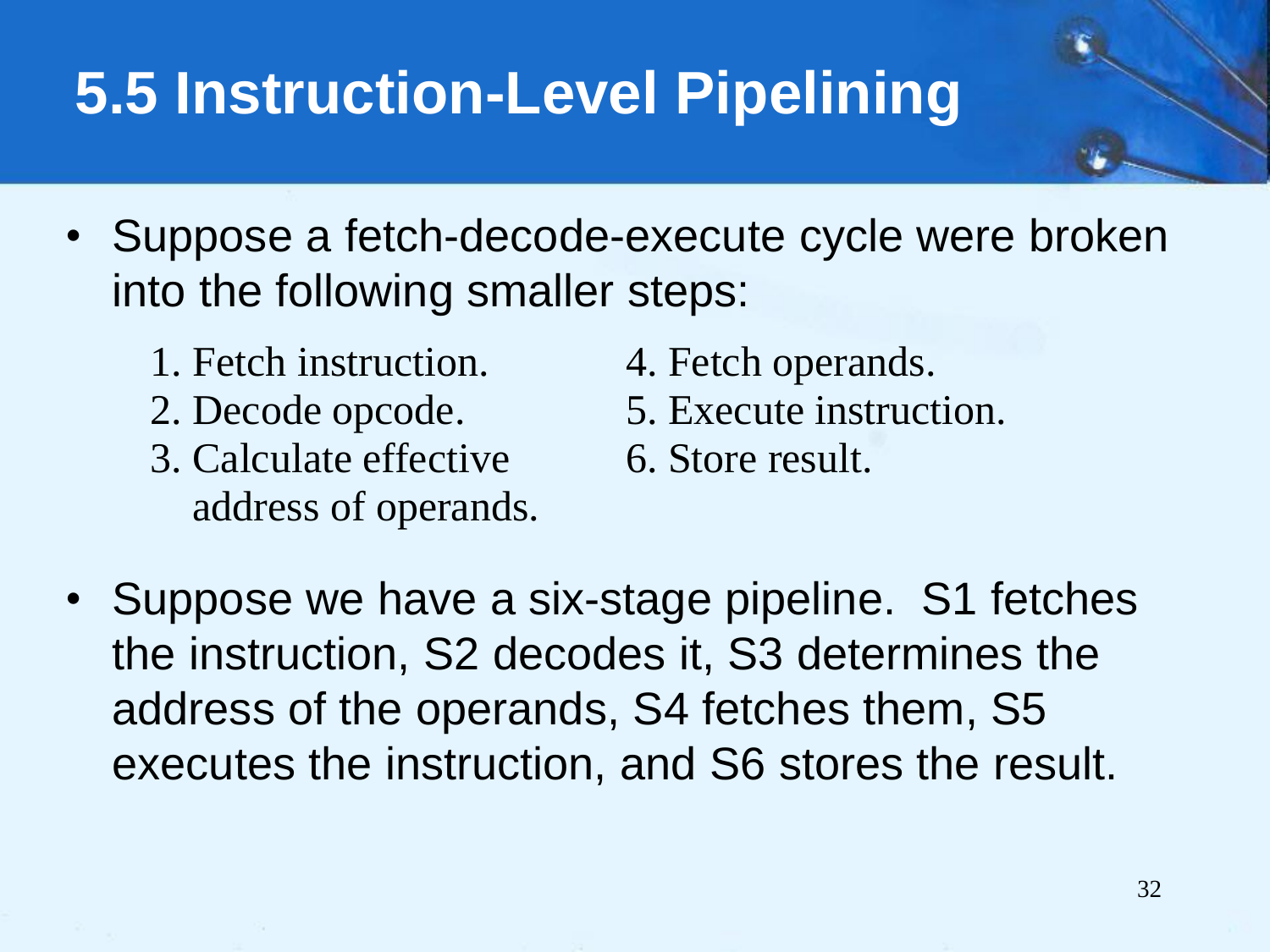• For every clock cycle, one small step is carried out, and the stages are overlapped.

|               | Cycle 1 Cycle 2 Cycle 3 Cycle 4 Cycle 5 Cycle 6 Cycle 7 |                |           |           |           |                |  |
|---------------|---------------------------------------------------------|----------------|-----------|-----------|-----------|----------------|--|
| <b>S1</b>     | <b>S2</b>                                               | <b>S3</b>      | <b>S4</b> | <b>S5</b> | <b>S6</b> |                |  |
| Instruction 1 |                                                         |                |           |           |           |                |  |
|               | S <sub>1</sub>                                          | S <sub>2</sub> | <b>S3</b> | <b>S4</b> | <b>S5</b> | S <sub>6</sub> |  |
|               | Instruction 2                                           |                |           |           |           |                |  |

- S1. Fetch instruction. S4. Fetch operands.
- S2. Decode opcode. S5. Execute.
- S3. Calculate effective S6. Store result. address of operands.
-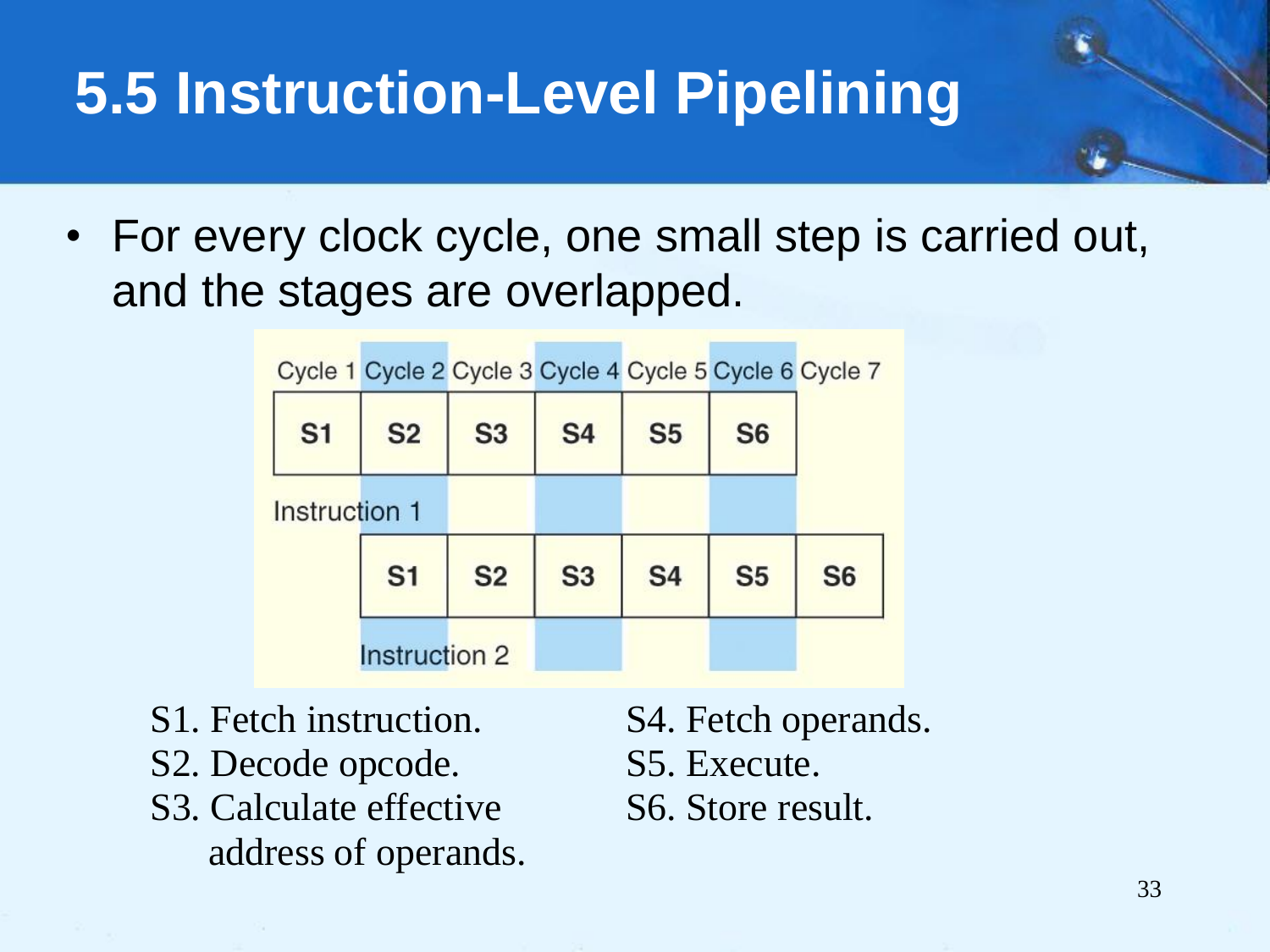• The theoretical speedup offered by a pipeline can be determined as follows:

Let  $t_p$  be the time per stage. Each instruction represents a task, *T*, in the pipeline.

The first task (instruction) requires  $k \times t_p$  time to complete in a *k*-stage pipeline. The remaining (*n* - 1) tasks emerge from the pipeline one per cycle. So the total time to complete the remaining tasks is (*n* - 1)*t<sup>p</sup> .*

Thus, to complete *n* tasks using a *k*-stage pipeline requires:

$$
(k \times t_p) + (n-1)t_p = (k+n-1)t_p.
$$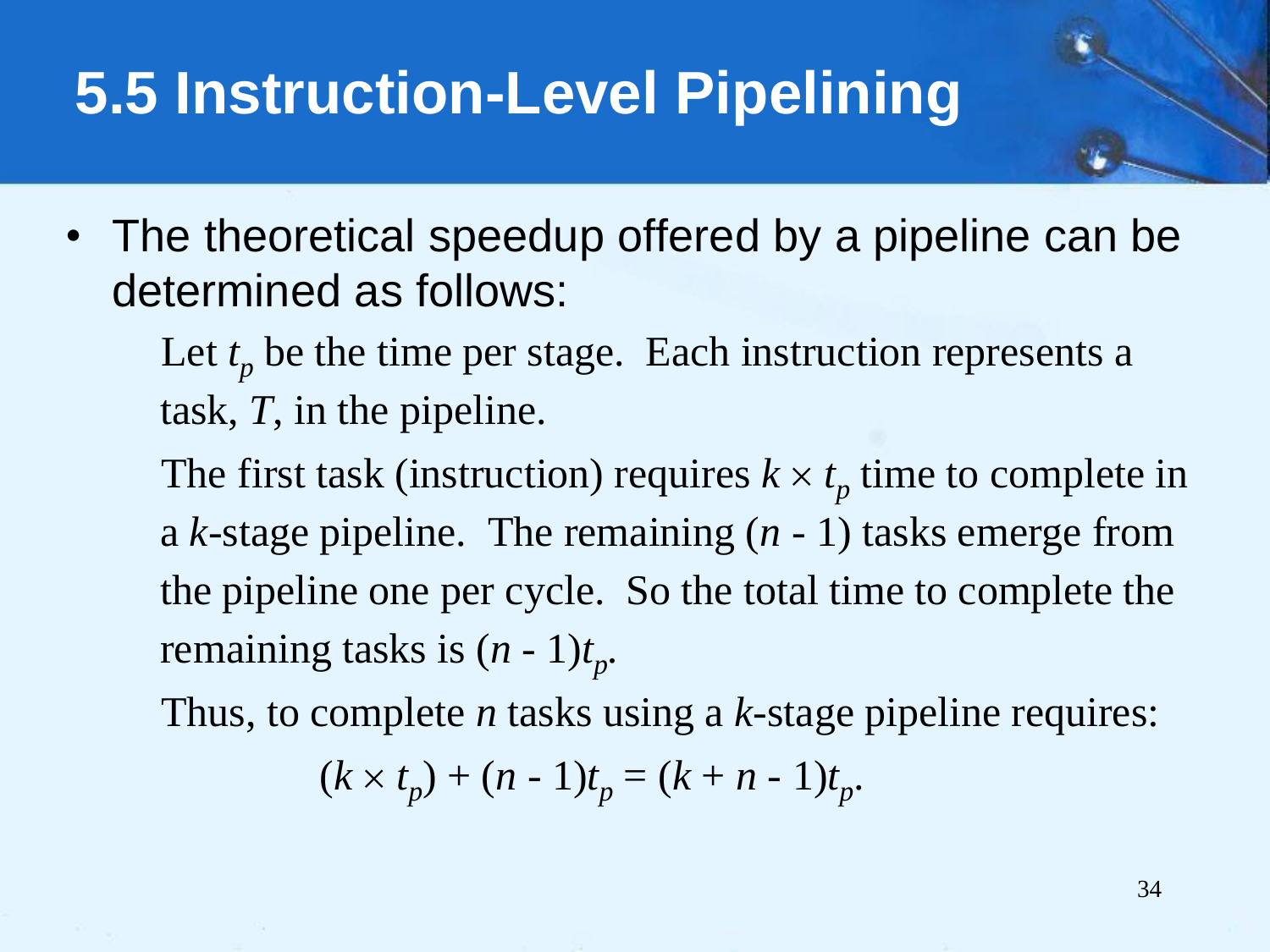• If we take the time required to complete *n* tasks without a pipeline and divide it by the time it takes to complete *n* tasks using a pipeline, we find:

$$
\text{Speedup } S = \frac{nt_n}{(k+n-1) t_p}
$$

If we take the limit as *n* approaches infinity,  $(k + n - 1)$ approaches *n,* which results in a theoretical speedup of: $7 - 1$ 

Speedup 
$$
S = \frac{KL_p}{t_p} = k
$$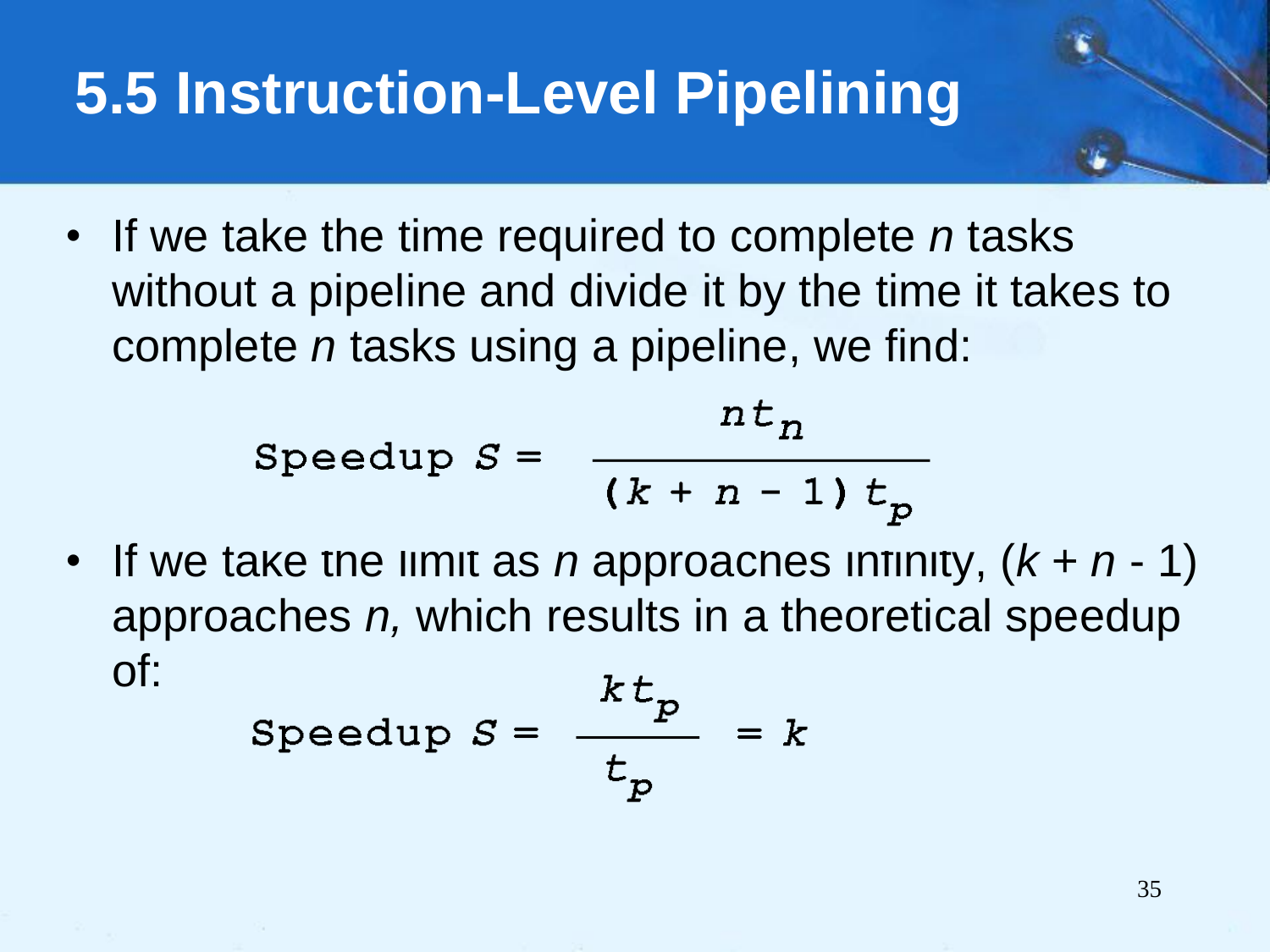- Our neat equations take a number of things for granted.
- First, we have to assume that the architecture supports fetching instructions and data in parallel.
- Second, we assume that the pipeline can be kept filled at all times. This is not always the case. Pipeline *hazards* arise that cause pipeline conflicts and stalls.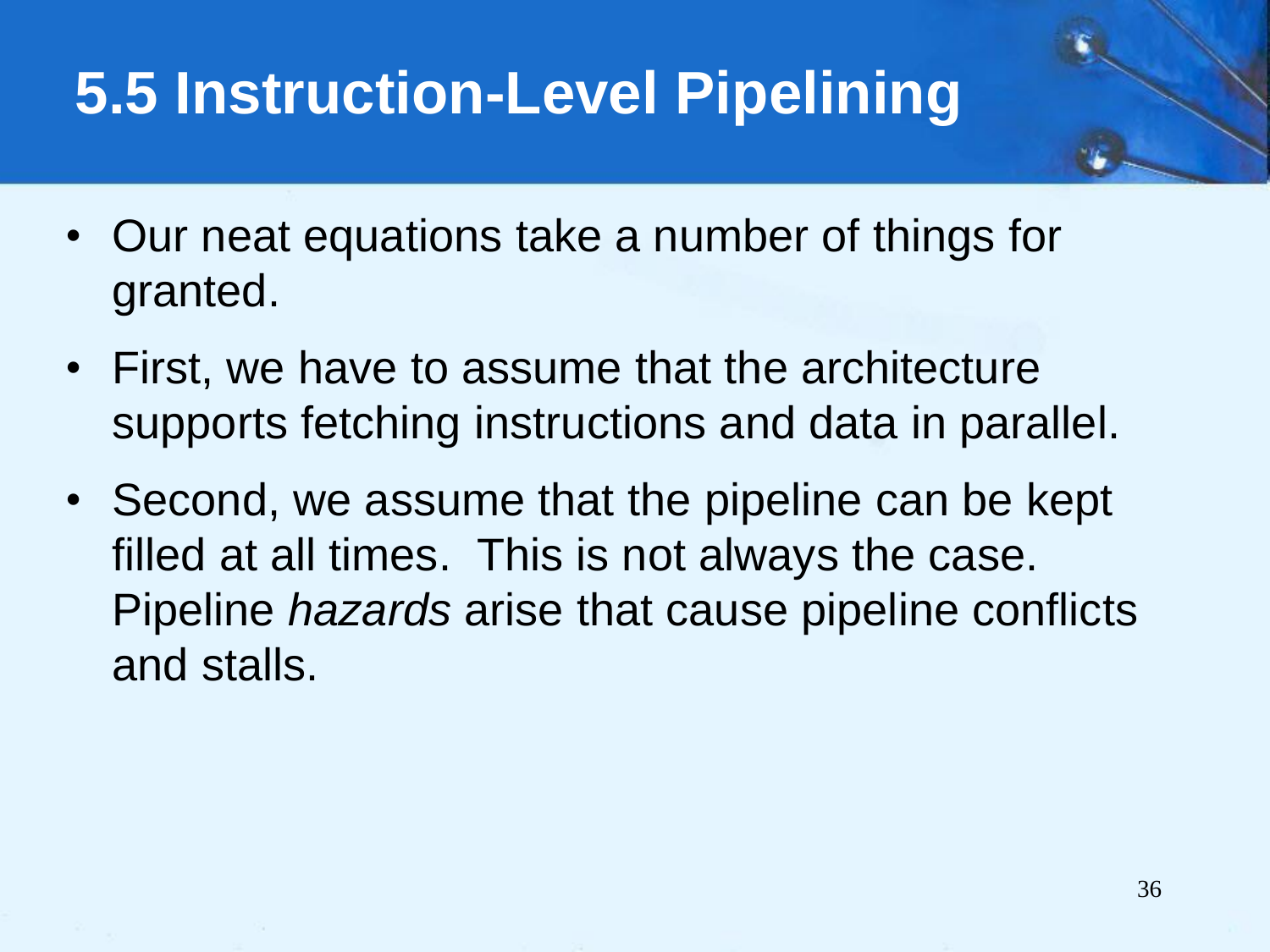- An instruction pipeline may stall, or be flushed for any of the following reasons:
	- Resource conflicts.
	- Data dependencies.
	- Conditional branching.
- Measures can be taken at the software level as well as at the hardware level to reduce the effects of these hazards, but they cannot be totally eliminated.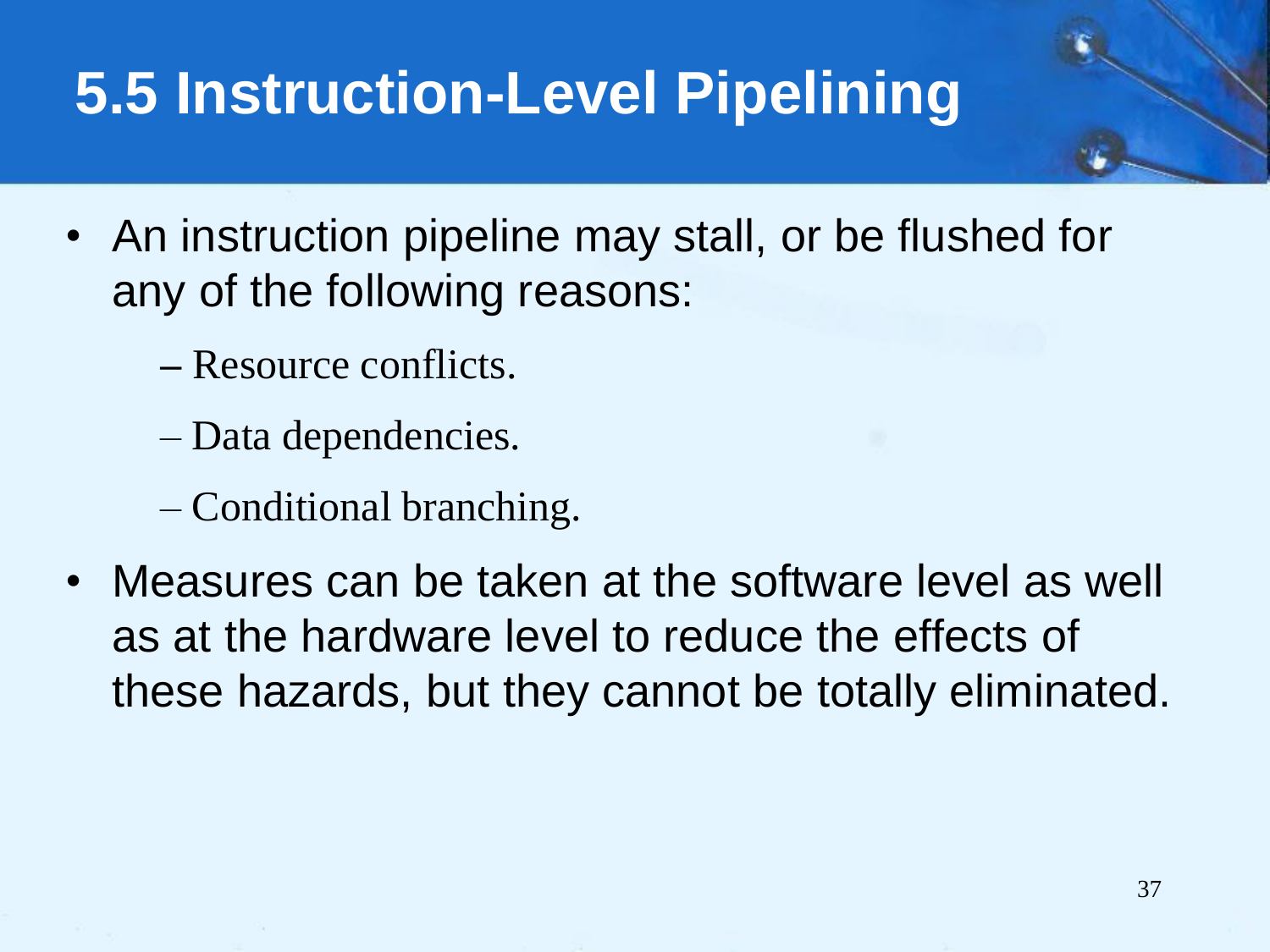- We return briefly to the Intel and MIPS architectures from the last chapter, using some of the ideas introduced in this chapter.
- Intel introduced pipelining to their processor line with its Pentium chip.
- The first Pentium had two five-stage pipelines. Each subsequent Pentium processor had a longer pipeline than its predecessor with the Pentium IV having a 24-stage pipeline.
- The Itanium (IA-64) has only a 10-stage pipeline.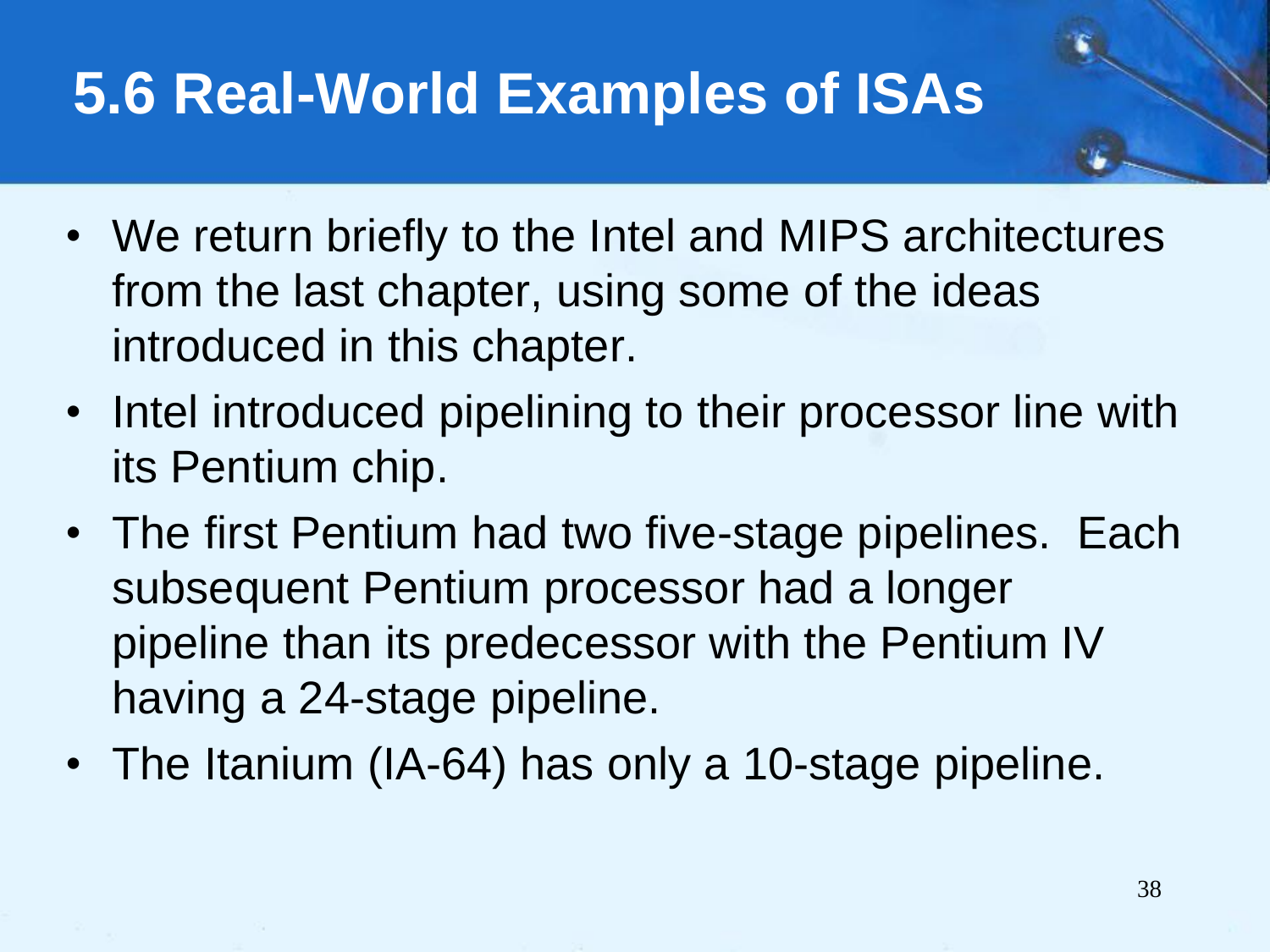- Intel processors support a wide array of addressing modes.
- The original 8086 provided 17 ways to address memory, most of them variants on the methods presented in this chapter.
- Owing to their need for backward compatibility, the Pentium chips also support these 17 addressing modes.
- The Itanium, having a RISC core, supports only one: register indirect addressing with optional post increment.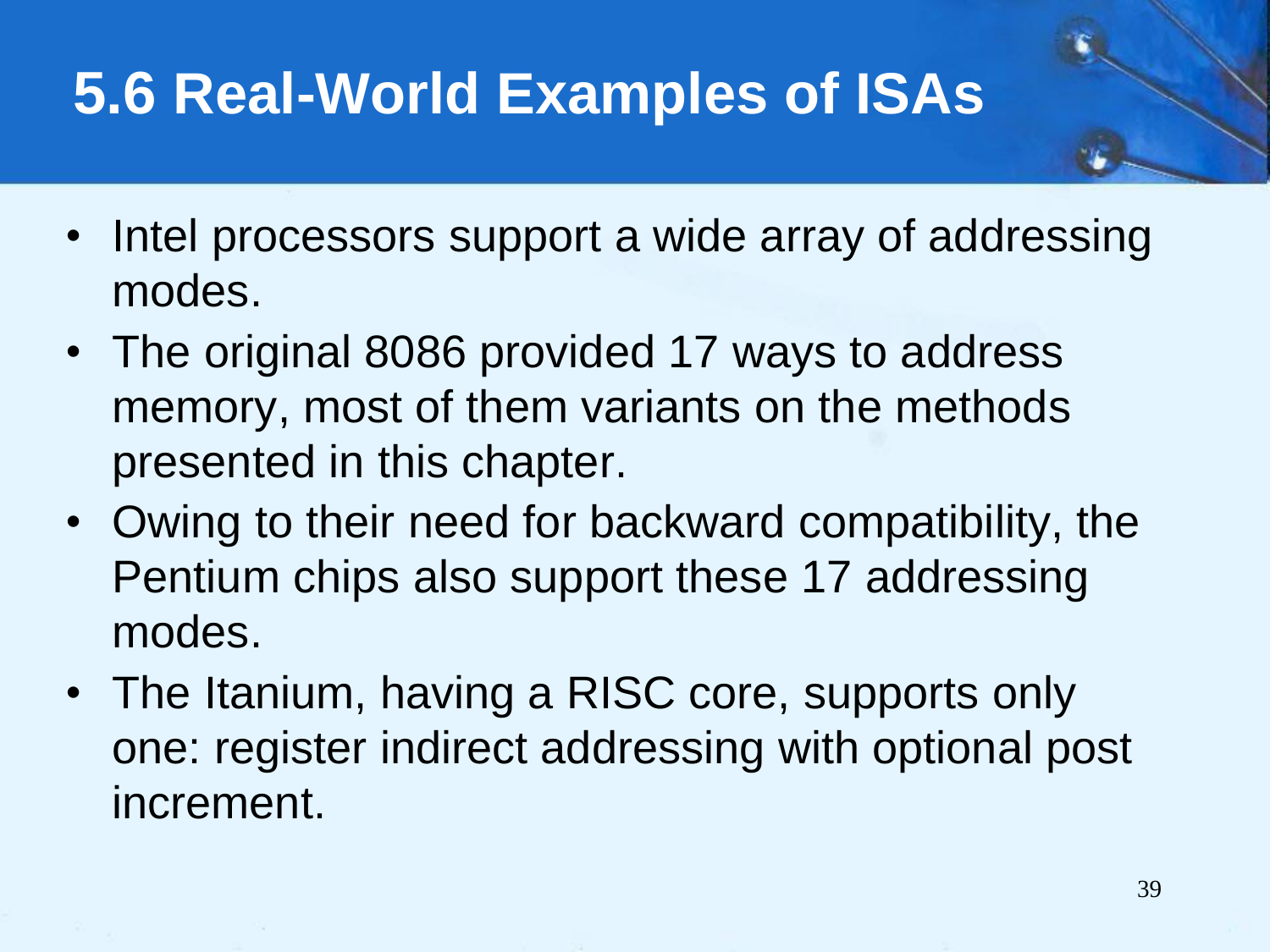- MIPS was an acronym for *Microprocessor Without Interlocked Pipeline Stages*.
- The architecture is little endian and wordaddressable with three-address, fixed-length instructions.
- Like Intel, the pipeline size of the MIPS processors has grown: The R2000 and R3000 have five-stage pipelines.; the R4000 and R4400 have 8-stage pipelines.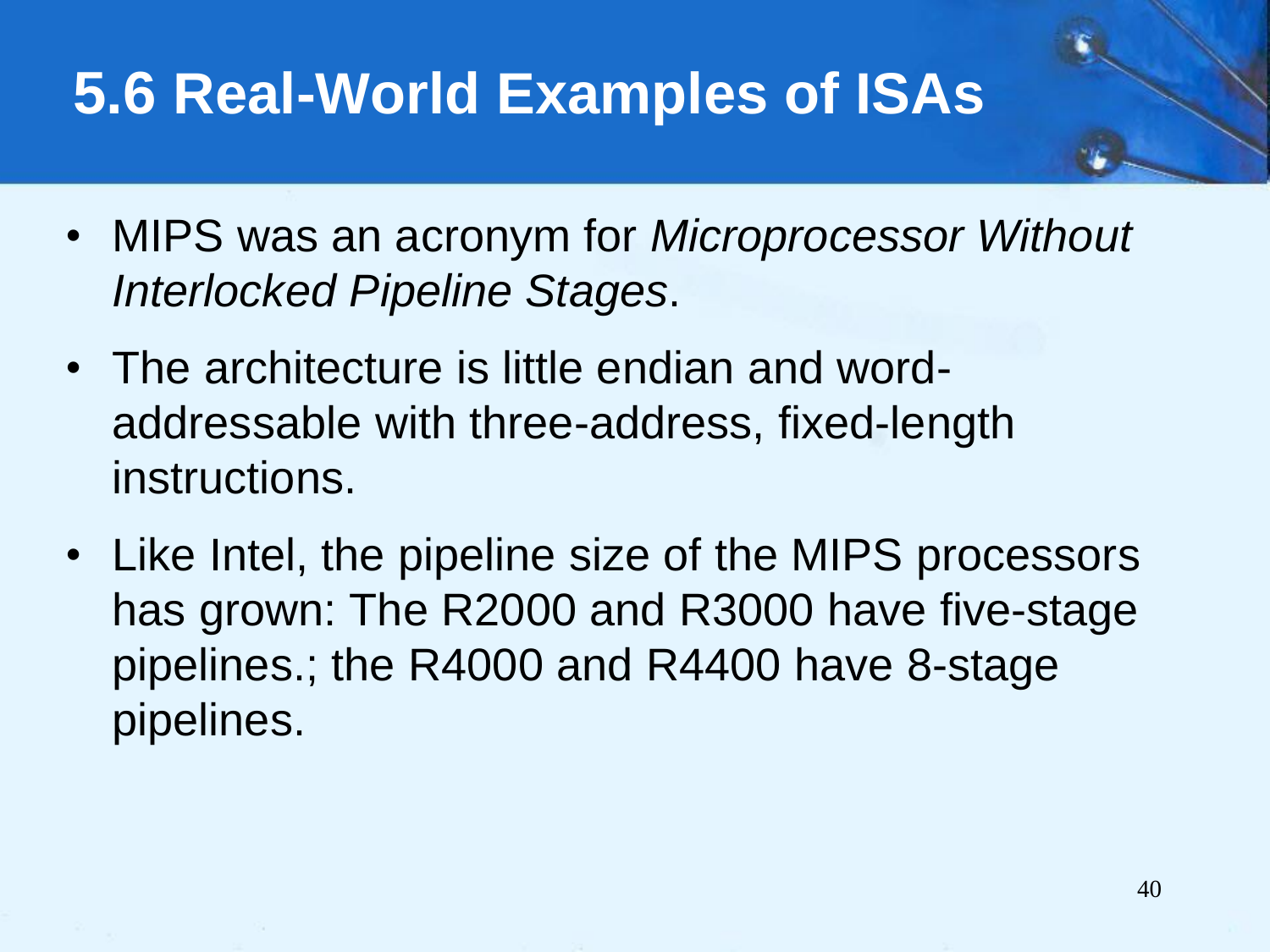- The R10000 has three pipelines: A five-stage pipeline for integer instructions, a seven-stage pipeline for floating-point instructions, and a sixstate pipeline for **LOAD/STORE** instructions.
- In all MIPS ISAs, only the **LOAD** and **STORE** instructions can access memory.
- The ISA uses only base addressing mode.
- The assembler accommodates programmers who need to use immediate, register, direct, indirect register, base, or indexed addressing modes.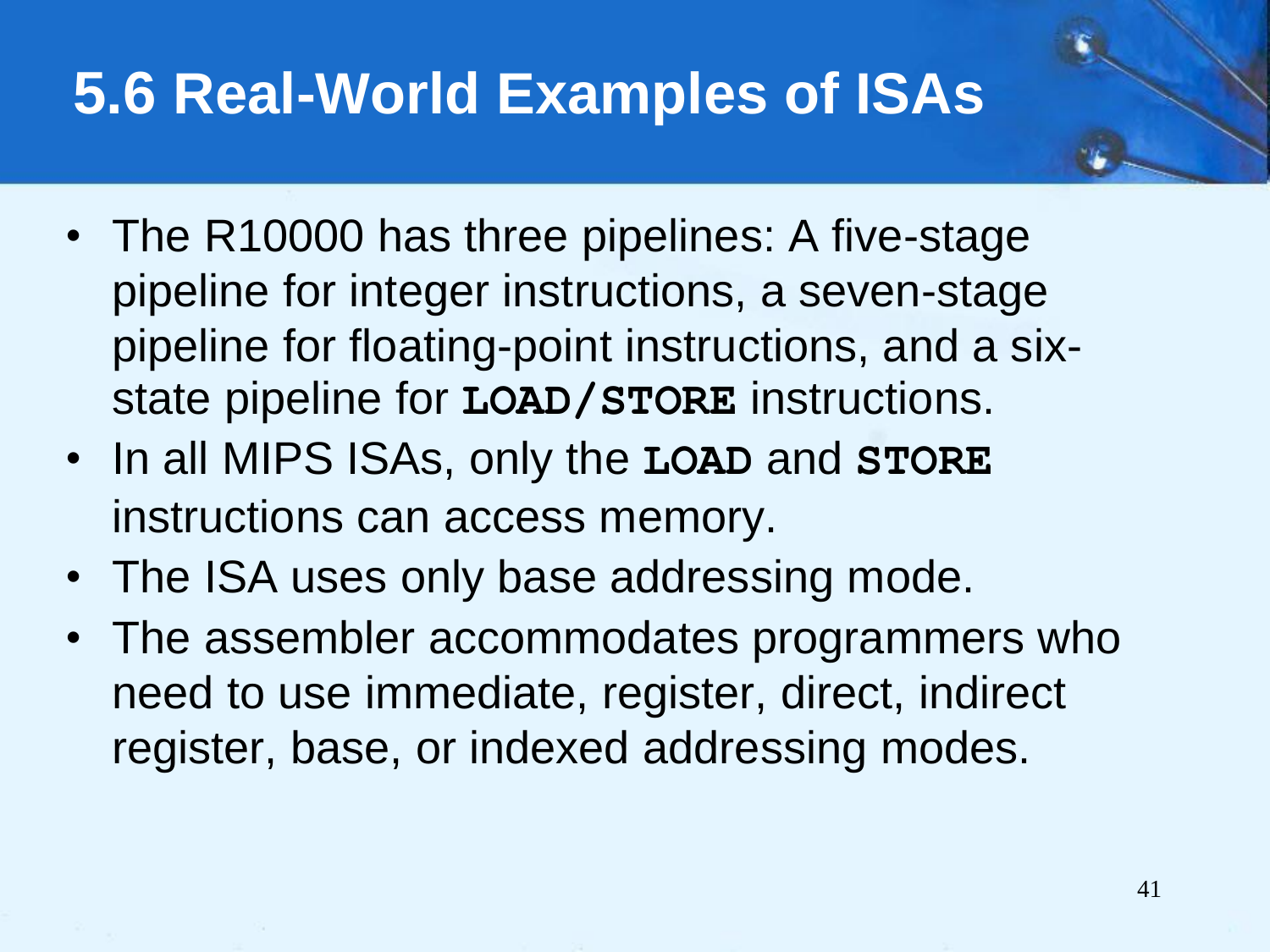- The Java programming language is an interpreted language that runs in a software machine called the *Java Virtual Machine* (JVM).
- A JVM is written in a native language for a wide array of processors, including MIPS and Intel.
- Like a real machine, the JVM has an ISA all of its own, called *bytecode*. This ISA was designed to be compatible with the architecture of any machine on which the JVM is running.

**The next slide shows how the pieces fit together.**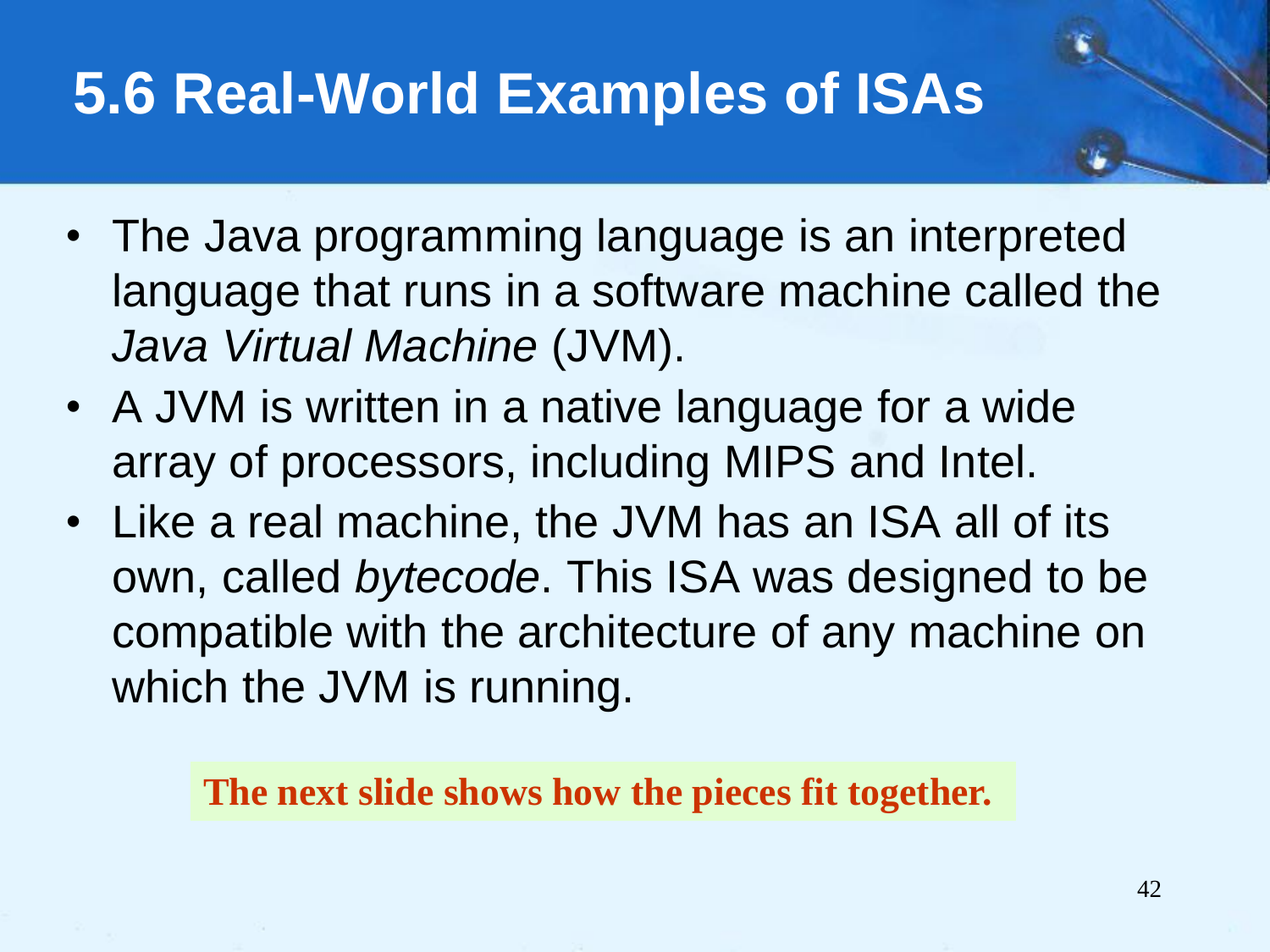

43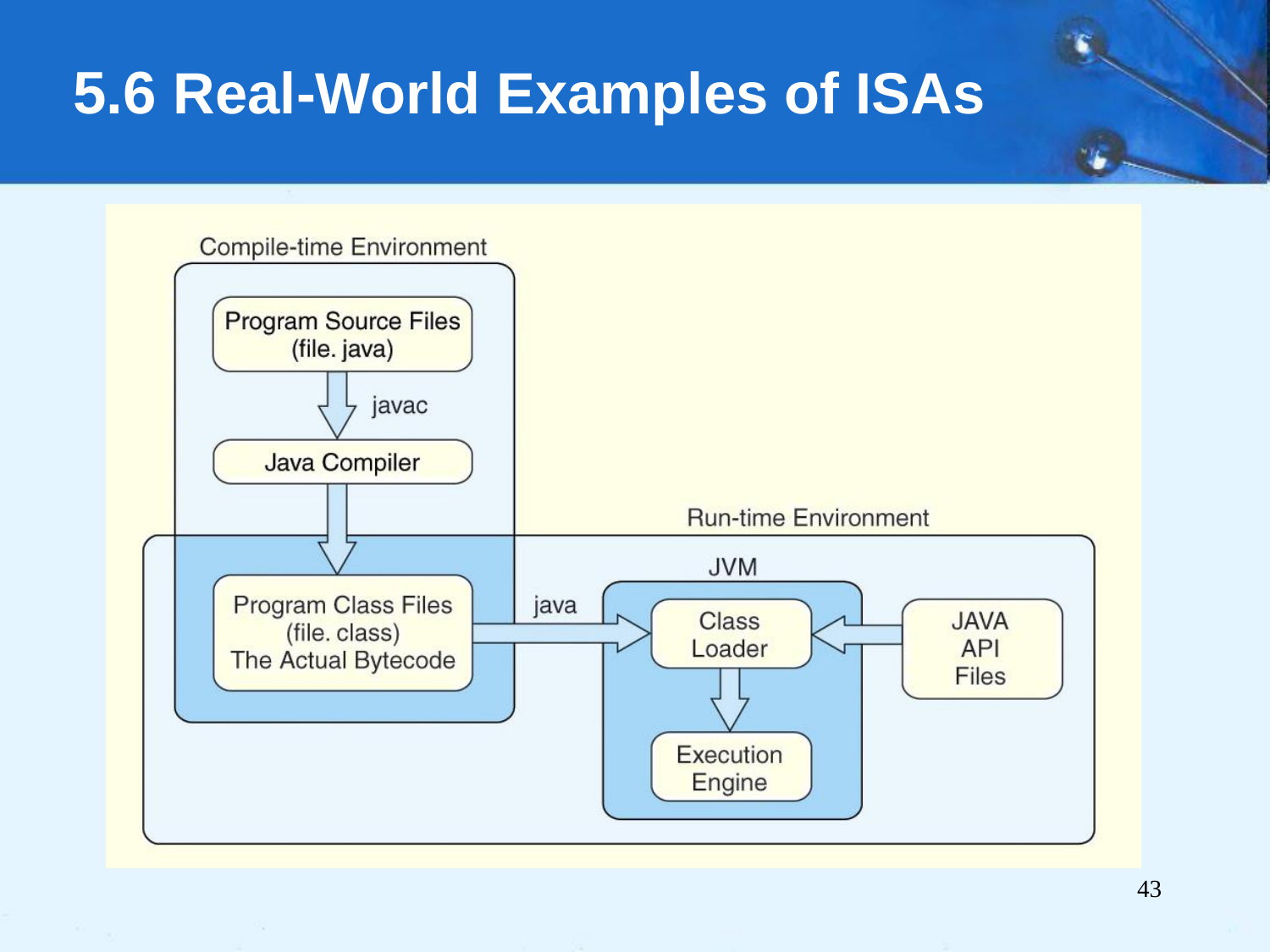- Java bytecode is a stack-based language.
- Most instructions are zero address instructions.
- The JVM has four registers that provide access to five regions of main memory.
- All references to memory are offsets from these registers. Java uses no pointers or absolute memory references.
- Java was designed for platform interoperability, not performance!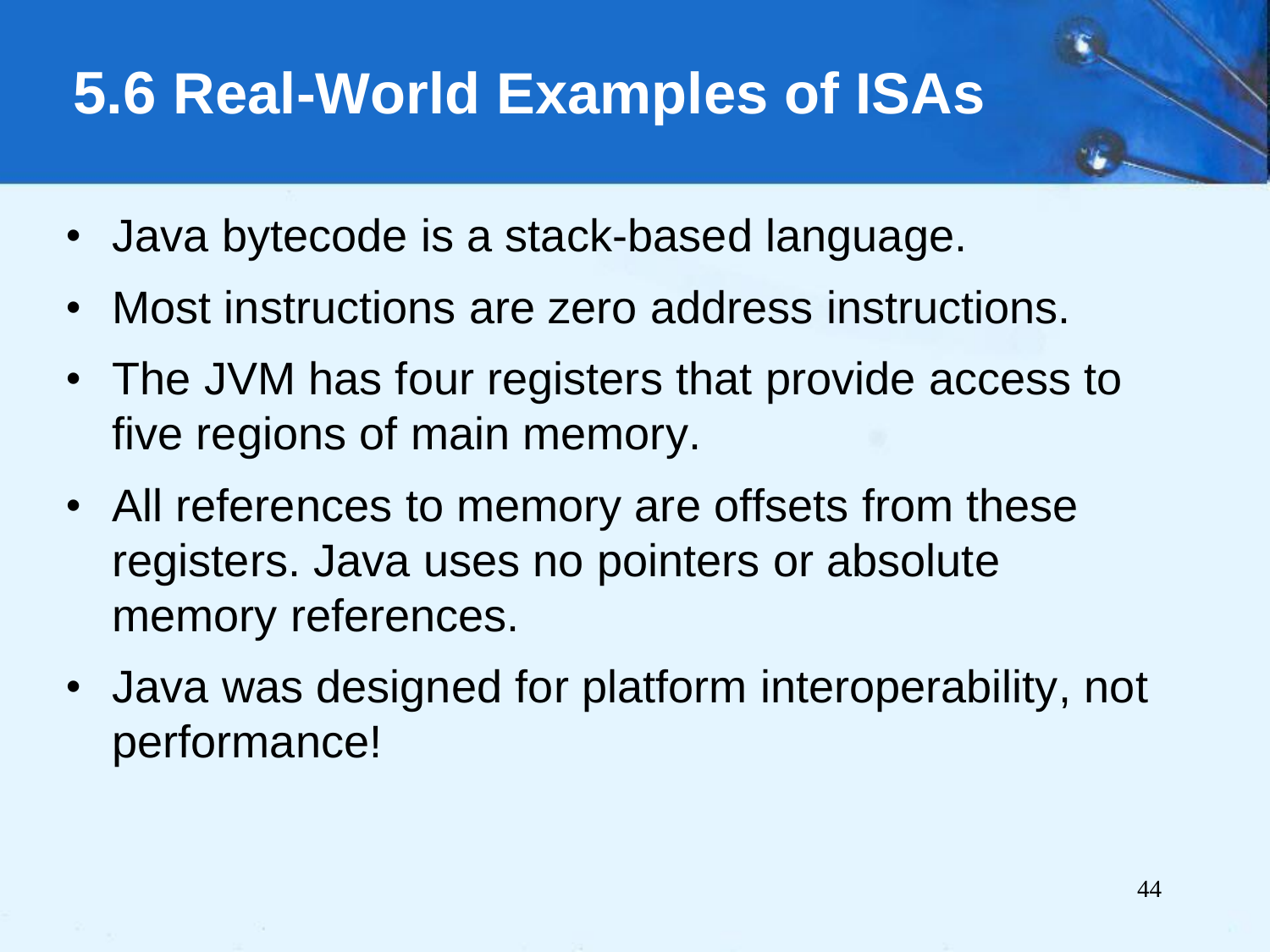# **Chapter 5 Conclusion**

- ISAs are distinguished according to their bits per instruction, number of operands per instruction, operand location and types and sizes of operands.
- Endianness as another major architectural consideration.
- CPU can store store data based on
	- 1. A stack architecture
	- 2. An accumulator architecture
	- 3. A general purpose register architecture.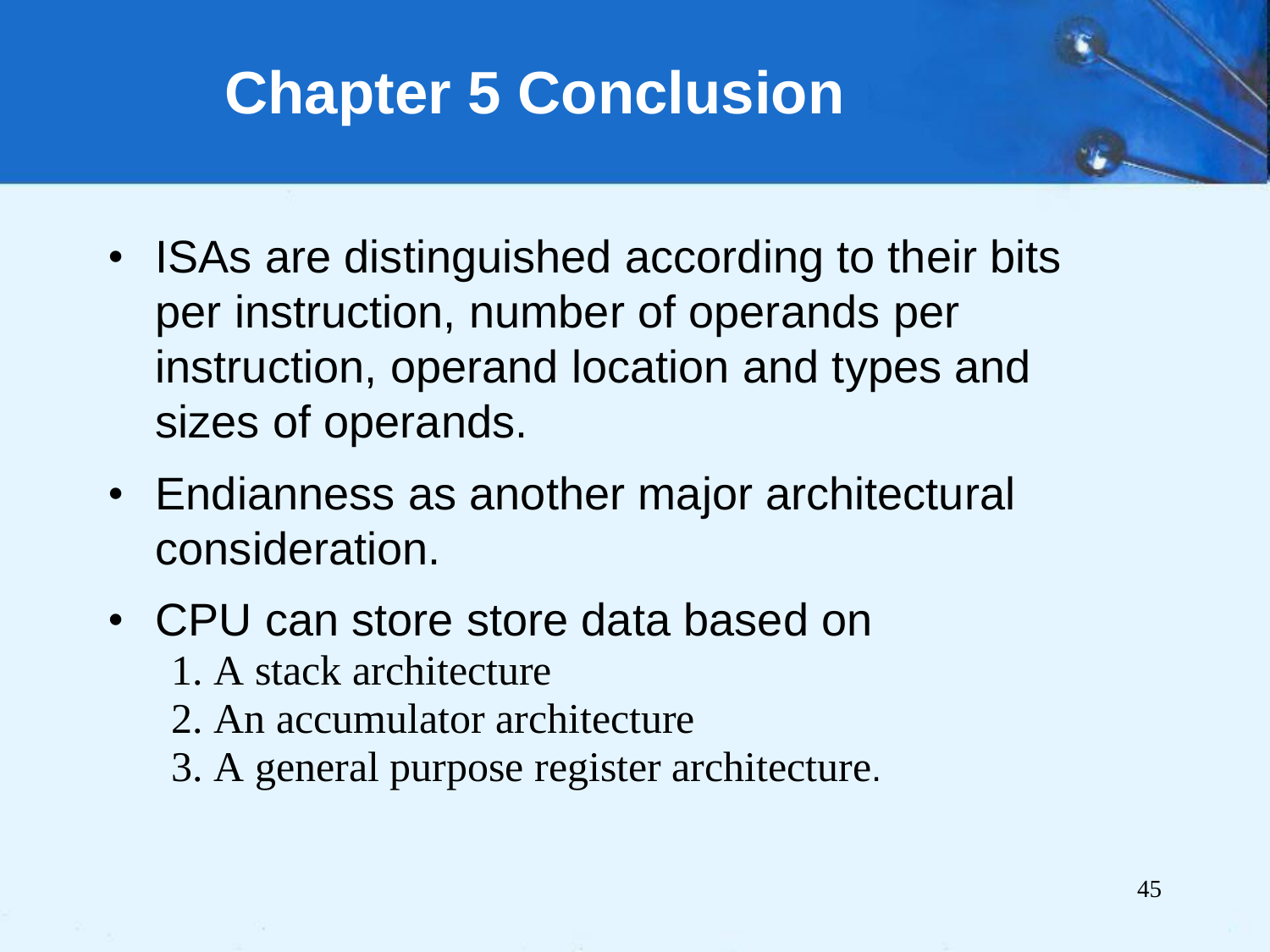# **Chapter 5 Conclusion**

- Instructions can be fixed length or variable length.
- To enrich the instruction set for a fixed length instruction set, expanding opcodes can be used.
- The addressing mode of an ISA is also another important factor. We looked at:
	- Immediate Direct
		-
- 
- Register Register Indirect
- 
- Indirect Indexed
- Based Stack